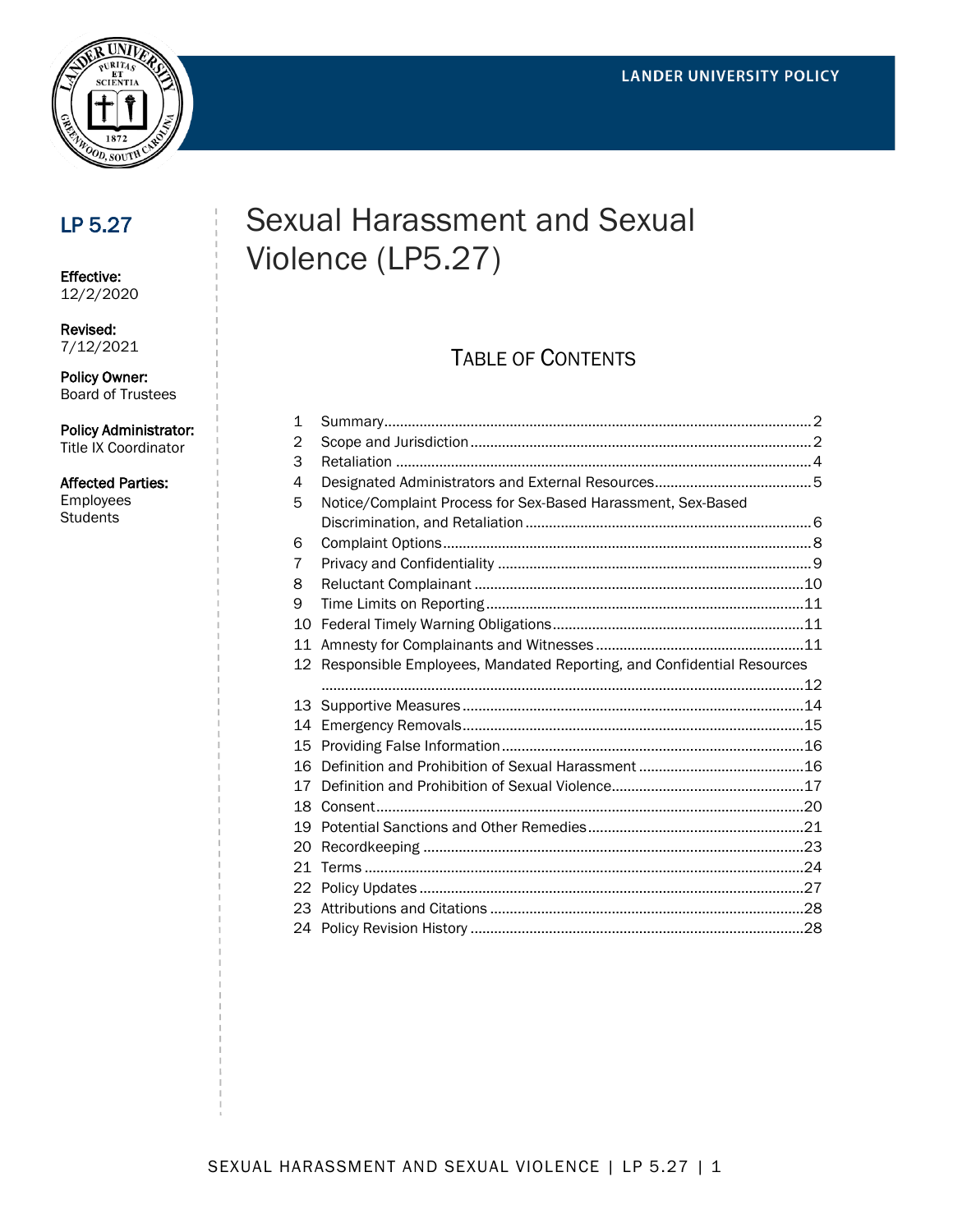## 1 Summary

Lander University adheres to applicable federal and state laws and regulations prohibiting discrimination in public institutions of higher education. The University is committed to a policy of equal opportunity for all persons and does not discriminate on the basis of race, color, religion, sex, sexual orientation, gender, gender identity, gender expression, pregnancy, childbirth or related medical conditions, national origin, age, disability, veteran's status, genetic information, or protected activity (e.g., opposition to prohibited discrimination or participation in any complaint process) in employment, educational programs and activities, admissions or financial aid. This includes a prohibition against sexual harassment and sexual violence as mandated by Title IX of the Education Amendments.

This policy is intended to meet Lander University's responsibilities under the provisions as required by the Title IX Regulations and Violence Against Women Act (VAWA). Sexual harassment, including sexual violence, is a form of discrimination and is illegal. When brought to the attention of Lander University, acts of sexual harassment will be promptly and fairly addressed and remedied by Lander University in accordance with the established resolution process.

## 2 Scope and Jurisdiction

The core purpose of this policy is the prohibition of all forms of sexual harassment including sex-based discrimination; sexual assault; stalking; sexual exploitation; dating violence; domestic violence; and retaliation. When the respondent is a member of the Lander University community, a grievance process may be available regardless of the status of the complainant, who may or may not be a member of the Lander University community. This community includes, but is not limited to, students<sup>[1](#page-1-0)</sup>, student organizations, faculty, administrators, staff, and such third parties as guests, visitors, volunteers, invitees, and campers. The procedures below may be applied to incidents, to patterns, and/or to the campus climate, all of which may be addressed and investigated in accordance with this policy.

Any online postings or other electronic communications by students (e.g., cyberbullying, cyber-stalking, cyber-harassment) occurring completely outside of Lander University's control (e.g., not on Lander University networks, websites, or between Lander University email accounts) will be subject to this policy only when such online conduct can be shown to cause a substantial in-program disruption. Otherwise, such communications may be considered speech protected by the First Amendment. Supportive measures for complainants will be provided, but protected speech cannot legally be subjected to discipline. Off-campus harassing

<span id="page-1-0"></span> $1$  For the purpose of this policy, Lander University defines "student" as any individual who has accepted an offer of admission, who is registered or enrolled for credit or non-credit bearing coursework, and who maintains an ongoing relationship with Lander University.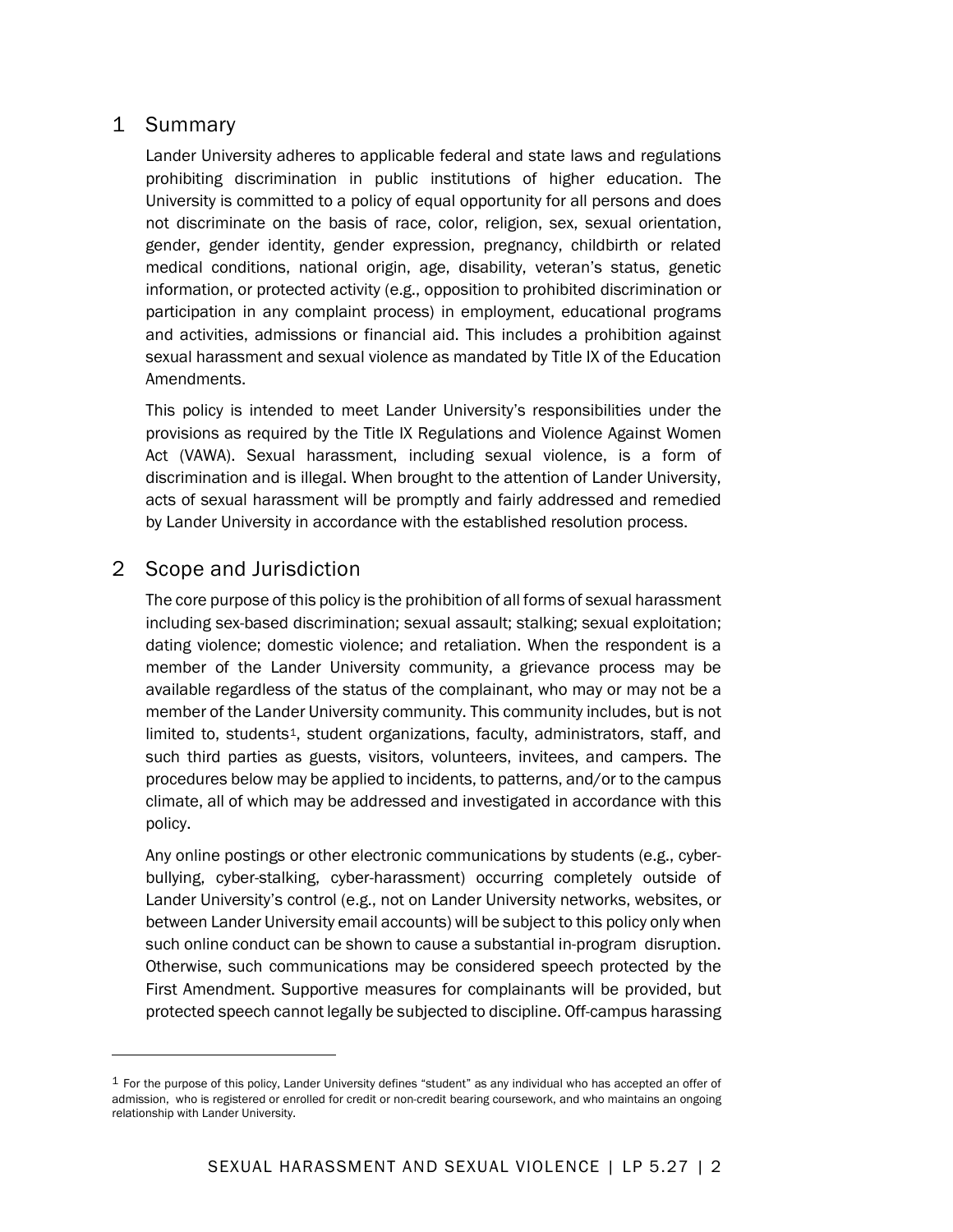speech by a Lander University employee, whether online or in person, may be regulated by Lander University when such speech is made in the employee's official or work-related capacity.

Lander University's policy does not prohibit educational content or discussions inside or outside of the classroom that include germane, but controversial or sensitive subject matter protected by free speech (First Amendment) and academic freedom. When speech or conduct is protected by academic freedom and/or the First Amendment, it will not be considered a violation of Lander University policy, although supportive measures will be offered to those impacted.

This policy applies to the educational programs and activities of Lander University regarding conduct that takes place on the campus or on property owned or controlled by Lander University, at Lander University-sponsored events, or in buildings owned or controlled by recognized student organizations. The respondent must be a member of the Lander University community in order for its policies to apply.

This policy can also be applicable to occurrences of off-campus misconduct that effectively deprive a person of access to Lander University educational programs. Lander University may also extend jurisdiction to off-campus and/or online conduct when it is determined that the conduct affects a substantial Lander University interest.

Regardless of the location of the alleged misconduct, Lander University will address a notice/complaint to determine whether the misconduct occurred in the context of an employment or educational program or activity and/or whether it has continuing effects on campus or in an off-campus sponsored program or activity. A substantial Lander University interest includes:

- Any action that constitutes a criminal offense as defined by law. This includes, but is not limited to, single or repeat violations of any local, state, or federal law;
- Any situation in which it is determined that the respondent poses an immediate threat to the physical health or safety of any student or other individual;
- Any situation that significantly impinges upon the rights, property, or achievements of oneself or others or significantly breaches the peace and/or causes social disorder; and/or
- Any situation that is detrimental to the educational interests or mission of Lander University.

If the respondent is unknown to or is not a member of the Lander University community, the Title IX coordinator will assist the complainant in identifying campus and local resources and support options and/or, when criminal conduct is alleged, in contacting local or campus law enforcement if the complainant would like to file a police report. Further, even when the respondent is not a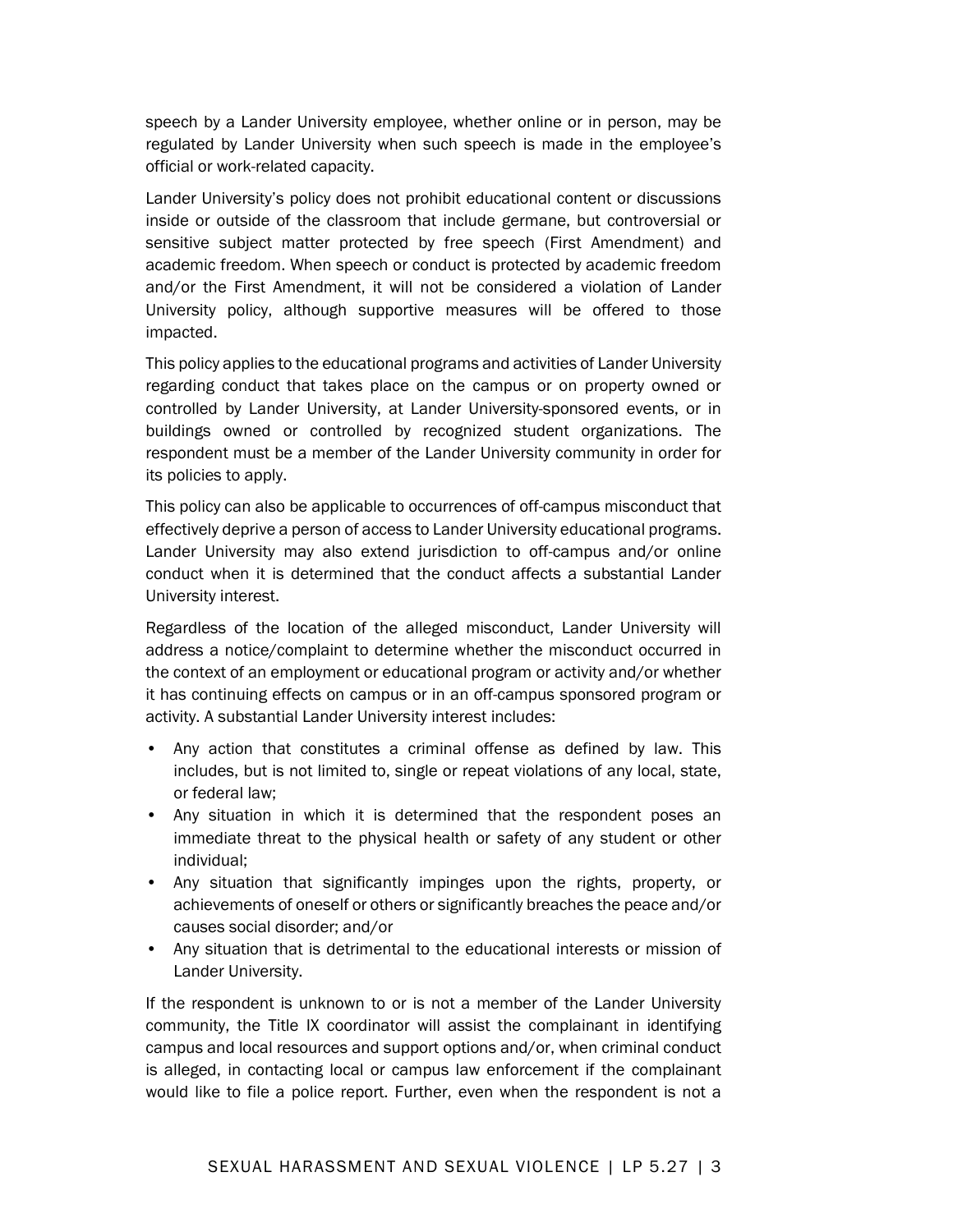member of the Lander University community, supportive measures, remedies, and resources may be available to the complainant. In addition, Lander University may take other actions, as appropriate, to protect the complainant against third parties (e.g., by barring individuals from Lander University property and/or events).

When the respondent is enrolled in or employed by another institution, the Title IX coordinator can assist the complainant in liaising with the appropriate individual at that institution, as it may be possible to allege violations through that institution's policies. Similarly, the Title IX coordinator may be able to advocate for a student or employee complainant who experiences alleged discrimination in an externship, study-abroad program, or other environment external to Lander University where sexual harassment or non-discrimination policies and procedures of the facilitating or host organization may give recourse to the complainant.

## 3 Retaliation

Lander University is prepared to take appropriate steps to protect individuals who fear that they may be subjected to retaliation. Therefore, Lander University or any member of the Lander University community is prohibited from taking or attempting to take materially adverse action by intimidating, threatening, coercing, harassing, or discriminating against any individual for the purpose of interfering with any right or privilege secured by law or policy, or because the individual has made a report or complaint, testified, assisted, or participated or refused to participate in any manner in an investigation, proceeding, or hearing under this policy and procedure. Protected activities under this policy include reporting an incident that may be covered by this policy, participating in a grievance process, supporting a complainant or respondent, assisting in providing information relevant to an investigation, and/or acting in good faith to oppose conduct that constitutes a violation of this policy. Acts of alleged retaliation should be reported immediately to the appropriate designated administrator as referenced below.

Administratively charging an individual for a Student Code of Conduct violation that does not involve sex discrimination or sexual harassment, but arises out of the same facts or circumstances as a report or complaint of sex discrimination or a report or complaint of sexual harassment, for the purpose of interfering with any right or privilege secured by Title IX, constitutes retaliation. The exercise of rights protected under the First Amendment does not constitute retaliation. Charging an individual with a Student Code of Conduct violation for making a materially false statement in bad faith in the course of a grievance proceeding under this policy and procedure does not constitute retaliation, provided that a determination regarding responsibility, alone, is not sufficient to conclude that any party has made a materially false statement in bad faith.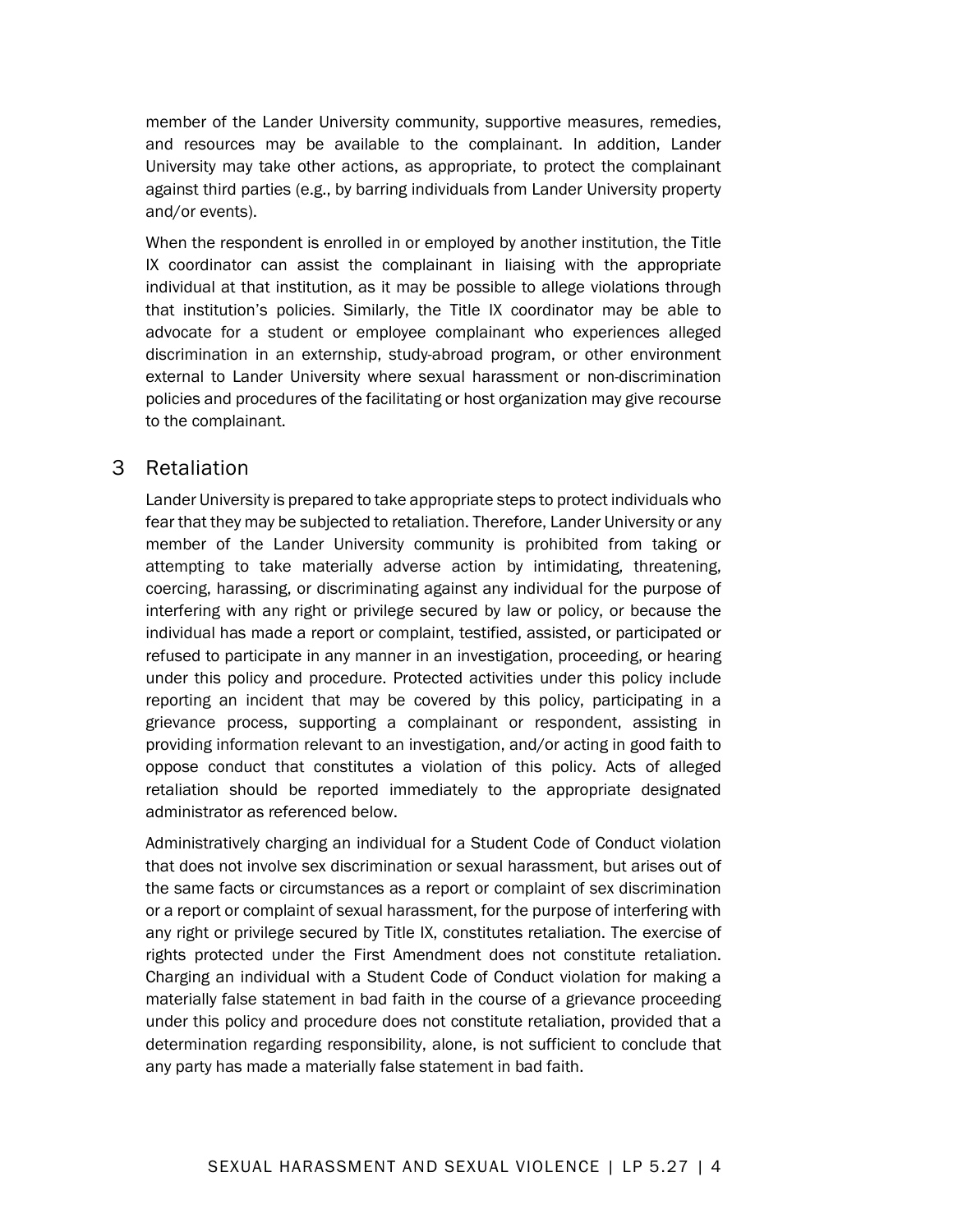## 4 Designated Administrators and External Resources

#### 4.1 Title IX Coordinator and Deputy Staff

#### 4.1.1 Title IX Coordinator

The Title IX coordinator has the primary responsibility for coordinating Lander University's efforts related to the intake, investigation, resolution, and implementation of supportive measures to stop, remediate, and prevent sex-based harassment, sex-based discrimination, and retaliation prohibited by Title IX. Regarding such matters, the Title IX coordinator acts with independence and authority free from bias and conflicts of interests. The Title IX coordinator is responsible for conducting ongoing training and outreach for all employees (including administrators, faculty, and staff), Board of Trustees members, and students. The members of the Title IX Team are vetted and trained to ensure that they are not biased for or against any party in a specific case, or for or against complainants and/or respondents generally. To raise any allegation involving bias or conflict of interest on the part of the Title IX coordinator, students should contact the vice president for student affairs and employees should contact he director of human resources. Any allegation of bias or a potential conflict of interest on the part of any other Title IX Team member should be brought to the attention of the Title IX coordinator. Any allegation of misconduct or discrimination on the part of any other Title IX Team member should be reported to the Title IX coordinator.

#### 4.1.2 Deputy Title IX Coordinator for Students

The deputy Title IX coordinator for students shall ensure that this policy is distributed to all new students and is responsible for conducting ongoing training for and outreach to all students. The deputy Title IX coordinator for students also assists with resolutions and procedures in accordance with this policy.

#### 4.1.3 Deputy Title IX Coordinator for Employees

The deputy Title IX coordinator for employees shall ensure that this policy is distributed to all new employees and is responsible for conducting ongoing training for and outreach to all employees. The deputy Title IX coordinator for employees also assists with resolutions and procedures in accordance with this policy.

#### 4.1.4 Deputy Title IX Coordinator for Athletics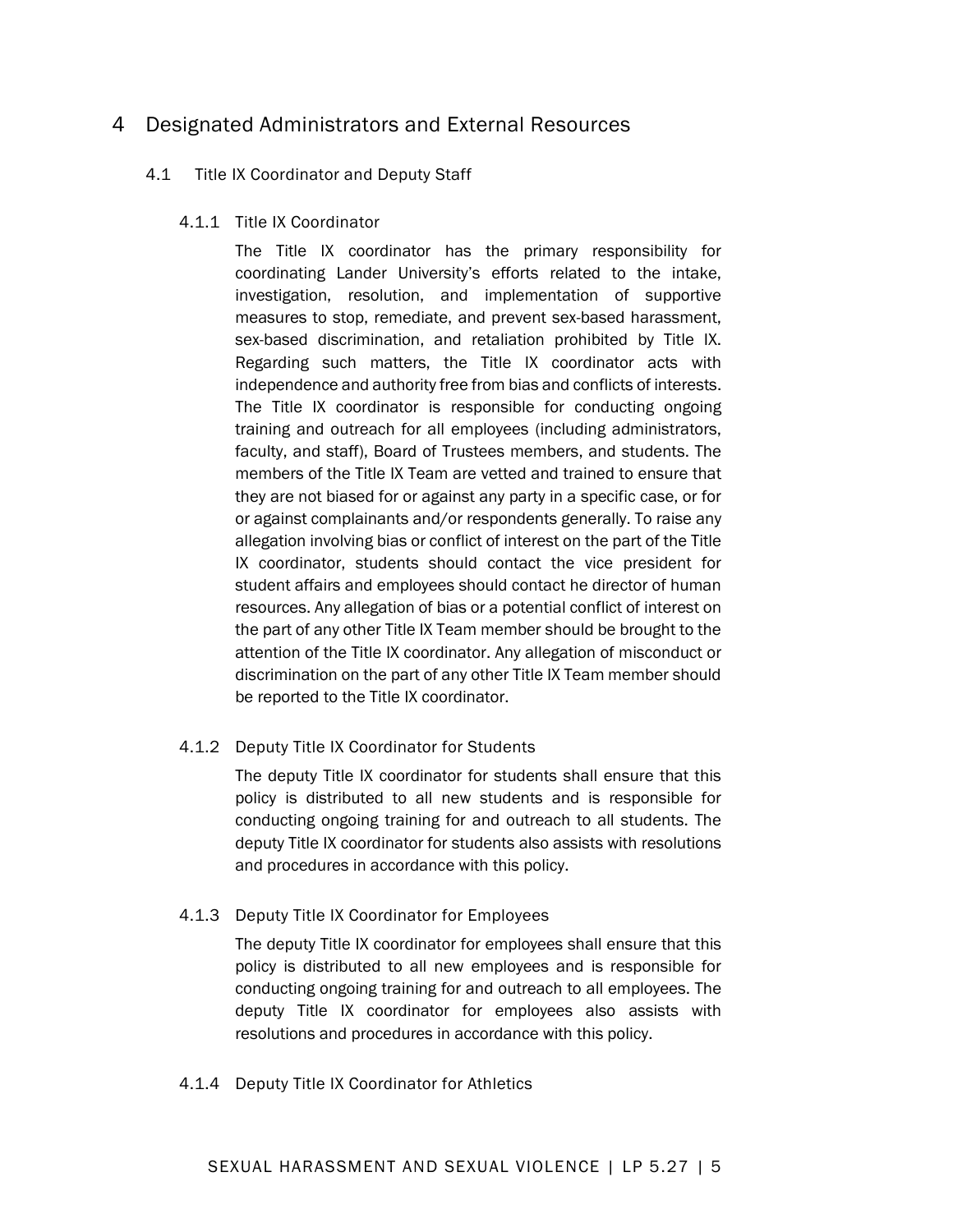The deputy Title IX coordinator for athletics shall ensure that this policy is distributed to all athletes and is responsible for conducting ongoing training for and outreach to all athletes. The deputy Title IX coordinator for athletics also assists with resolutions and procedures in accordance with this policy.

#### 4.1.5 Complaints

All complaints received by deputy coordinators must be communicated promptly to the Title IX coordinator. A list of Title IX staff may be accessed a[t www.lander.edu/titleix.](http://www.lander.edu/titleix)

Inquiries may also be made externally to:

Office for Civil Rights (OCR) U.S. Department of Education 400 Maryland Avenue, SW Washington, D.C. 20202-1100 Customer Service Hotline #: (800) 421-3481 Fax: (202) 453-6012 TDD: (877) 521-2172 Email: OCR@ed.gov Web:<http://www.ed.gov/ocr>

U.S. Department of Justice Civil Rights Division 950 Pennsylvania Avenue, N.W. Educational Opportunities Section, PHB Washington, D.C. 20530 Email: education@usdoj.gov Telephone: (202) 514-4092 or 1-877-292-3804 (toll-free) Fax: (202) 514-8337

For complaints involving employees: Equal Employment Opportunity Commission (EEOC)

Greenville, SC Local Office Location: 301 N. Main Street, Suite 1402, Greenville, SC 29601-9916 Telephone: 1-800-669-4000 Fax: 864-241-4416 TTY: 1-800-669-6820

5 Notice/Complaint Process for Sex-Based Harassment, Sex-Based Discrimination, and Retaliation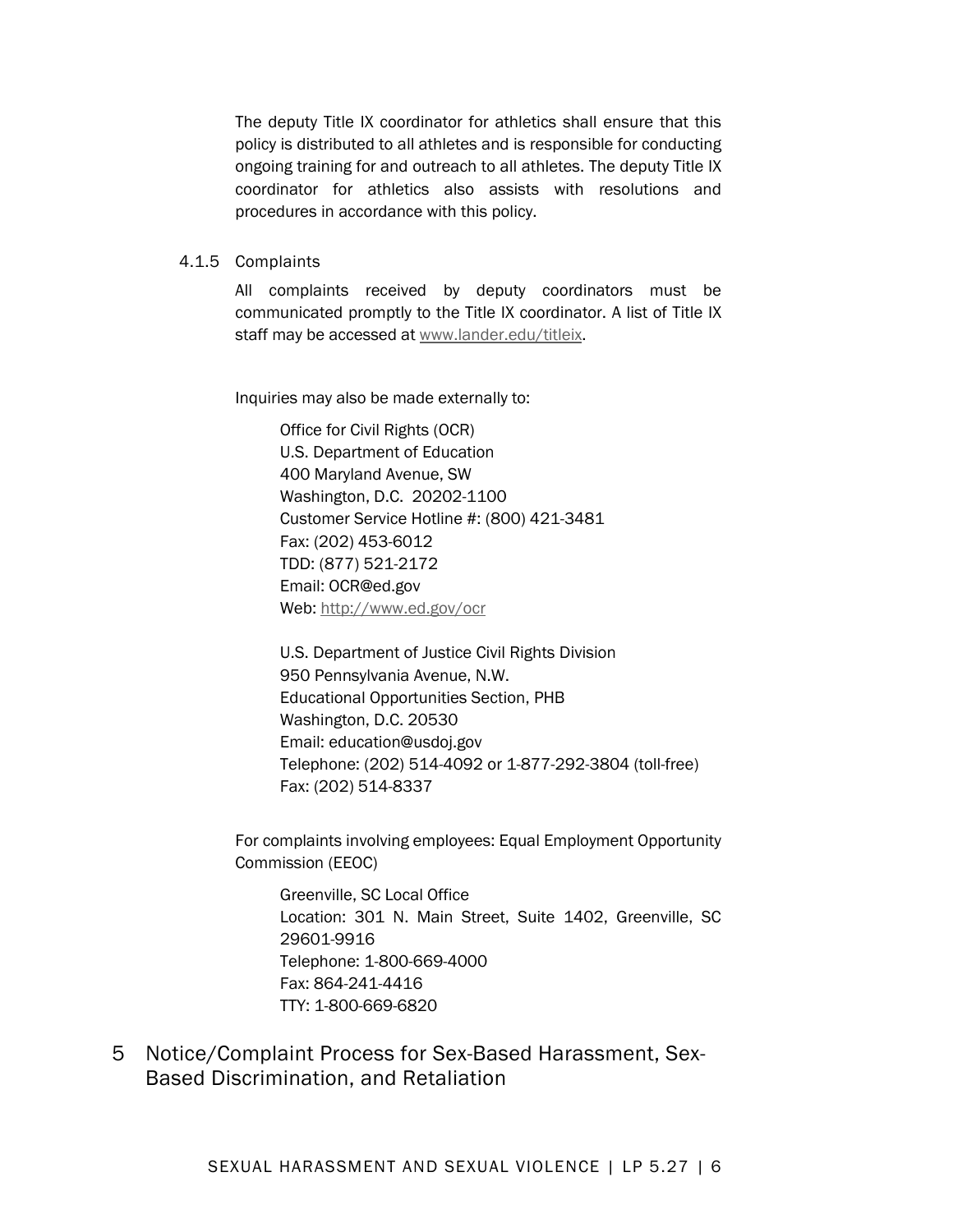Lander University strongly encourages all employees and students to report incidents of alleged sex-based harassment, sex-based discrimination, and retaliation. The University encourages reports to be made as soon as possible to enable the University to more effectively investigate the allegations. A formal complaint is a document filed/signed by a complainant, or in some instances the Title IX coordinator, alleging sexual harassment or discrimination based on sex or in retaliation for engaging in a protected activity against a respondent and requesting that Lander University investigate the allegation. The University will respond to and investigate allegations, and it will take steps to prevent retaliation against any person making a complaint or participating in the investigation process. Further, the University will provide fair treatment for any person against whom an allegation is made. Described below are options for reporting sex-based harassment, sex-based discrimination, and retaliation. A criminal complaint can be made simultaneously with a University complaint to the Title IX Coordinator, as applicable.

A complaint may be filed in person, by mail, or by electronic mail by using the contact information in the section immediately above or as described in this section. As used in this paragraph, the phrase "document filed/signed by a complainant" means a document or electronic submission (e.g., by electronic mail or through an online portal provided for this purpose by Lander University) that contains the complainant's physical or digital signature, or otherwise indicates that the complainant is the person filing the complaint. If an individual is submitting a complaint on behalf of another party, the impacted individual will be contacted to determine if they wish to file a formal complaint.

All allegations will be acted upon promptly by Lander University once it has received notice or a formal complaint. Complaints can take sixty-to-ninety (60- 90) business days to resolve. Although exceptional and extenuating circumstances can cause additional time to a resolution, Lander University will avoid all undue delays within its control. At any time that the general timeframes for resolution outlined in Lander University procedures will be delayed, Lander University will provide notice to the parties of the delay, the cause of the delay, and an estimate of the anticipated additional time that will be needed as a result of the delay.

#### 5.1 Student Respondent

If the formal complaint is against a student and meets the requirements of Title IX, then the complaint will resolved in accordance with the Title IX resolution procedures. If it is determined that the complaint does not meet the requirements of Title IX, the Title IX coordinator will dismiss the matter for the purposes of Title IX. However, the alleged conduct may still be addressed pursuant to the Student Code of Conduct procedures.

#### 5.2 Employee (Faculty or Staff) Respondent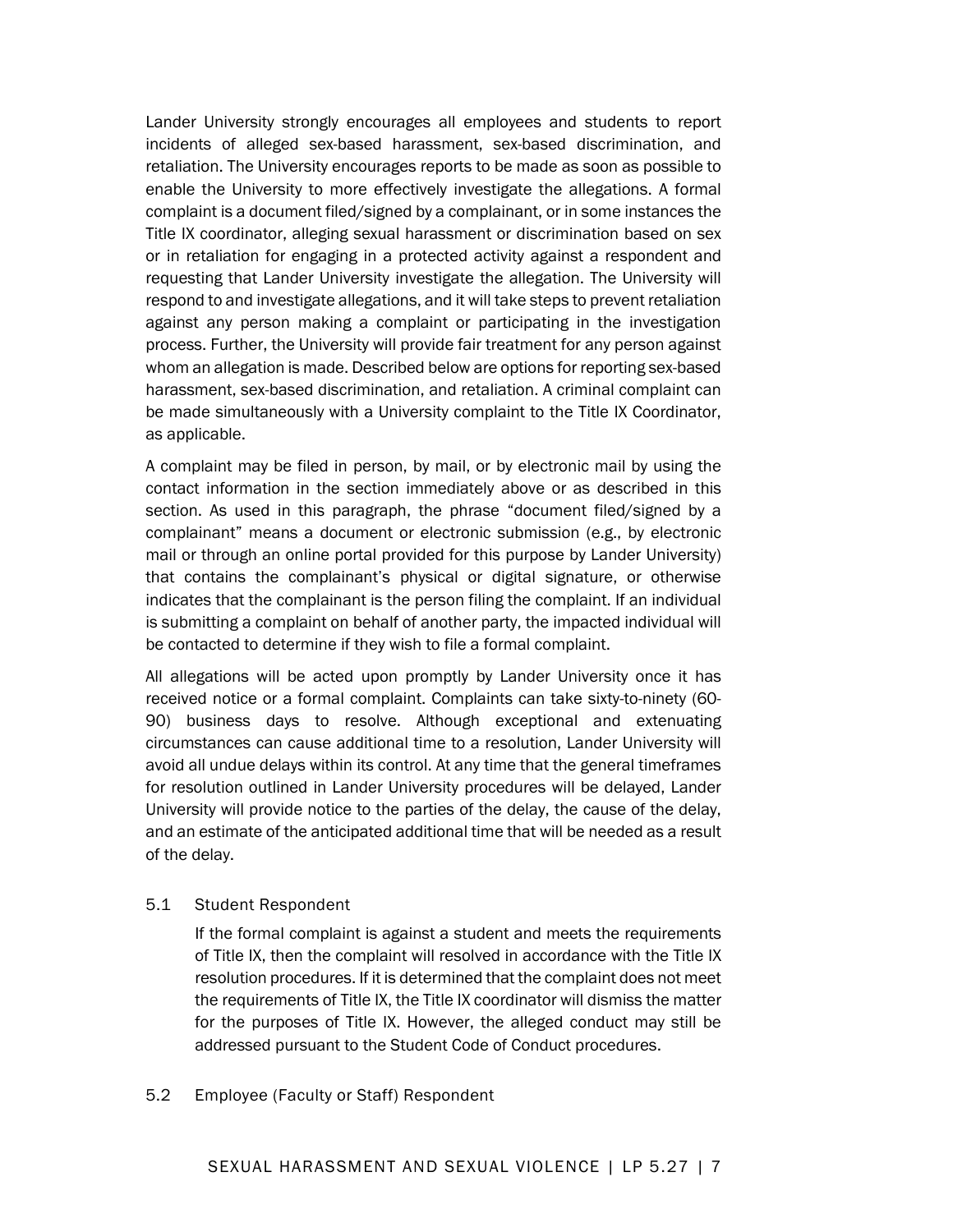If the formal complaint is against an employee and meets the requirements of Title IX, then the complaint will resolved in accordance with the Title IX resolution procedures. If it is determined that the complaint does not meet the requirements of Title IX, the Title IX coordinator will dismiss the matter for the purposes of Title IX. However, the alleged conduct may still be addressed pursuant to the [employee](https://www.lander.edu/sites/default/files/Documents/About/Leadership/Policies/Title%20IX%20Resolution%20Procedures.pdf)  [resolution procedures.](https://www.lander.edu/sites/default/files/Documents/About/Leadership/Policies/Title%20IX%20Resolution%20Procedures.pdf)[2](#page-7-0)

#### 5.3 Non-Student or Non-Employee Respondent

If the formal complaint is against a non-student or non-employee, then supportive measures will be offered to the complainant (see Supportive Measures section, below).

An allegation of sex-based harassment, sex-based discrimination, and retaliation may be made using any of the following options:

## 6 Complaint Options

#### 6.1 Verbal and/or Written Notice

File a complaint with or give verbal notice to the Title IX coordinator or deputy Title IX coordinators. Such a report may be made at any time (including during non-business hours) by using the telephone number or email address or by mail to the office address posted at [www.lander.edu/titleix](http://www.lander.edu/titleix)

#### 6.2 Online Reporting Form

A report of sexual harassment may be filed online, using the reporting form posted at [www.lander.edu/titleix.](http://www.lander.edu/titleix)

#### 6.3 Reporting to a Supervisor

A party may opt to report an allegation of sex-based harassment, sexbased discrimination, or retaliation directly to their immediate supervisor. Upon notice, the supervisor must immediately report this information to the Title IX coordinator or deputy Title IX coordinators. (Reference "Responsible Employee Section," below.)

#### 6.4 Anonymous Notice

An anonymous notice will be investigated by Lander University to the extent possible, both to assess the underlying allegation(s) and to

<span id="page-7-0"></span><sup>2</sup> Procedures URL: [https://www.lander.edu/sites/default/files/Documents/About/Leadership/Policies/Title IX](https://www.lander.edu/sites/default/files/Documents/About/Leadership/Policies/Title%20IX%20Resolution%20Procedures.pdf)  [Resolution Procedures.pdf](https://www.lander.edu/sites/default/files/Documents/About/Leadership/Policies/Title%20IX%20Resolution%20Procedures.pdf)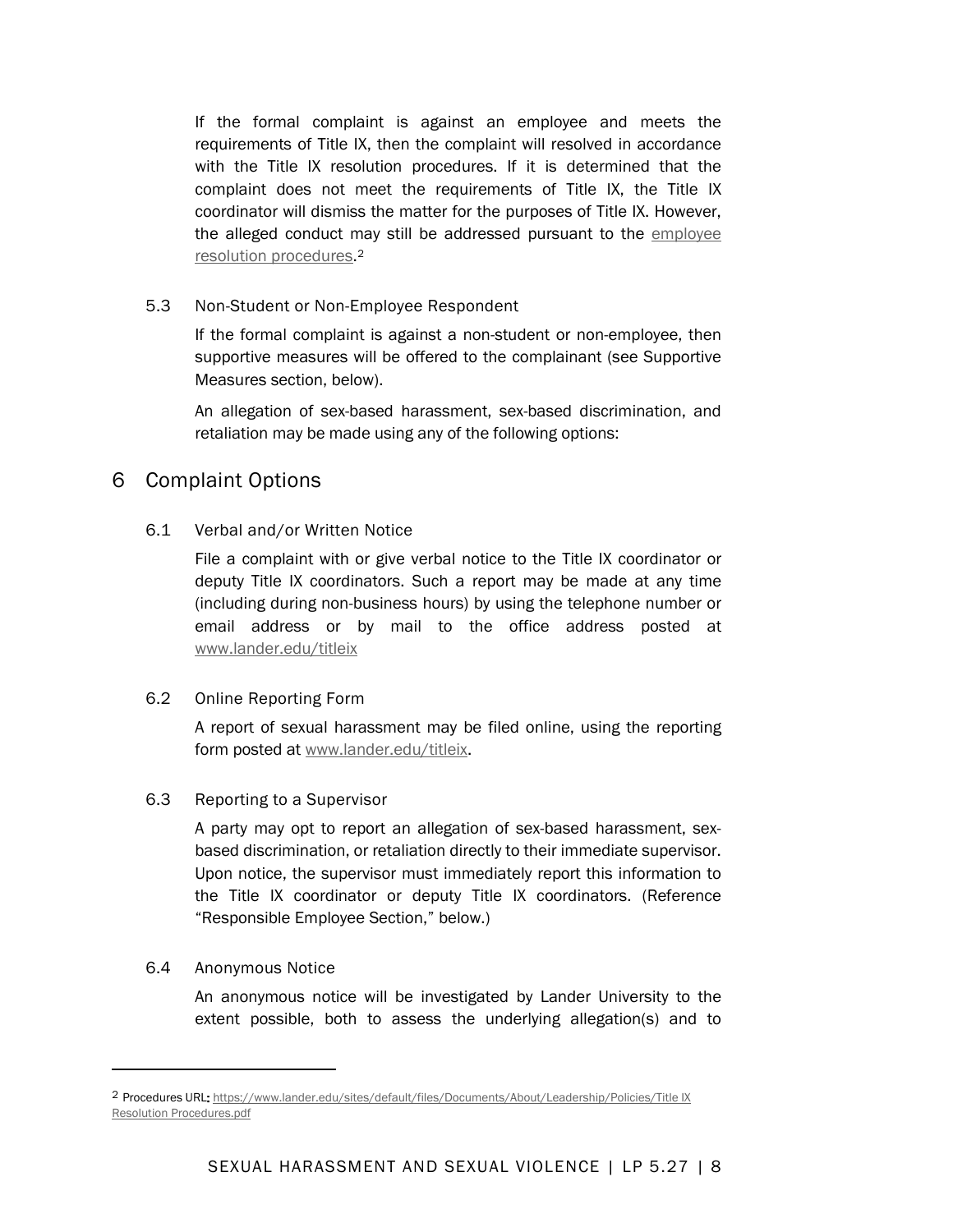determine if supportive measures or remedies can be provided. However, an anonymous notice typically limits Lander University's ability to investigate, respond, and provide remedies, depending on what information is shared.

6.5 Criminal Complaint

The Lander University Police Department (LUPD) or, if the incident occurred elsewhere, other appropriate law enforcement agency will receive and investigate reports of alleged discrimination, harassment, and sexual violence that may constitute a crime. Criminal acts include sexual assault, sexual battery, and other forms of sexual violence. Lander University encourages a complainant to meet with police officers as soon as possible so officers may gather information in a timely manner. The Title IX Coordinator will assist any student or employee with notifying local police if they so desire.

## 7 Privacy and Confidentiality

Every effort is made by Lander University to preserve the privacy of reports<sup>3</sup>. Lander University will not unnecessarily share the identity of any individual who has made a complaint of sex-based harassment, sex-based discrimination, or retaliation. Further, Lander University will strive to uphold the privacy and confidentiality of complainants, respondents, and witnesses throughout the resolution process. Information will only be shared as permitted by the Family Educational Rights and Privacy Act (FERPA), 20 U.S.C. 1232g; or FERPA regulations, 34 CFR part 99; or as required by law; or to carry out the purposes of 34 CFR Part 106.

Lander University reserves the right to determine which officials have a legitimate educational interest in being informed about incidents that fall within this policy,

<span id="page-8-0"></span><sup>&</sup>lt;sup>3</sup> For the purpose of this policy, privacy and confidentiality have distinct meanings. Privacy means that information related to a complaint will be shared with a limited number of Lander University employees who "need to know" in order to assist in the assessment, investigation, and resolution of the report. All employees who are involved in the recipient's response to notice under this policy receive specific training and guidance about sharing and safeguarding private information in accordance with state and federal law. The privacy of student education records will be protected in accordance with the Family Educational Rights and Privacy Act ("FERPA"). The privacy of employee records will be protected in accordance with Human Resources policies. Confidentiality exists in the context of laws that protect certain relationships, including those with persons who provide services related to medical and clinical care, mental health providers, counselors, and ordained clergy. The law creates a privilege between certain health care providers, mental health care providers, attorneys, clergy, spouses, and others, with their patients, clients, parishioners, and spouses. Lander University has designated individuals who have the ability to have privileged communications as "confidential resources". When information is shared by a complainant with a confidential resource, the confidential resource cannot reveal the information to any third party except when an applicable law or a court order requires or permits disclosure of such information. For example, information may be disclosed when: (i) the individual gives written consent for its disclosure; (ii) there is a concern that the individual will likely cause serious physical harm to self or others; or (iii) the information concerns conduct involving suspected abuse or neglect of a minor under the age of 18, elders, or individuals with disabilities. Non-identifiable information may be shared by confidential resources for statistical tracking purposes as required by the federal Clery Act. Other information may be shared as required by law.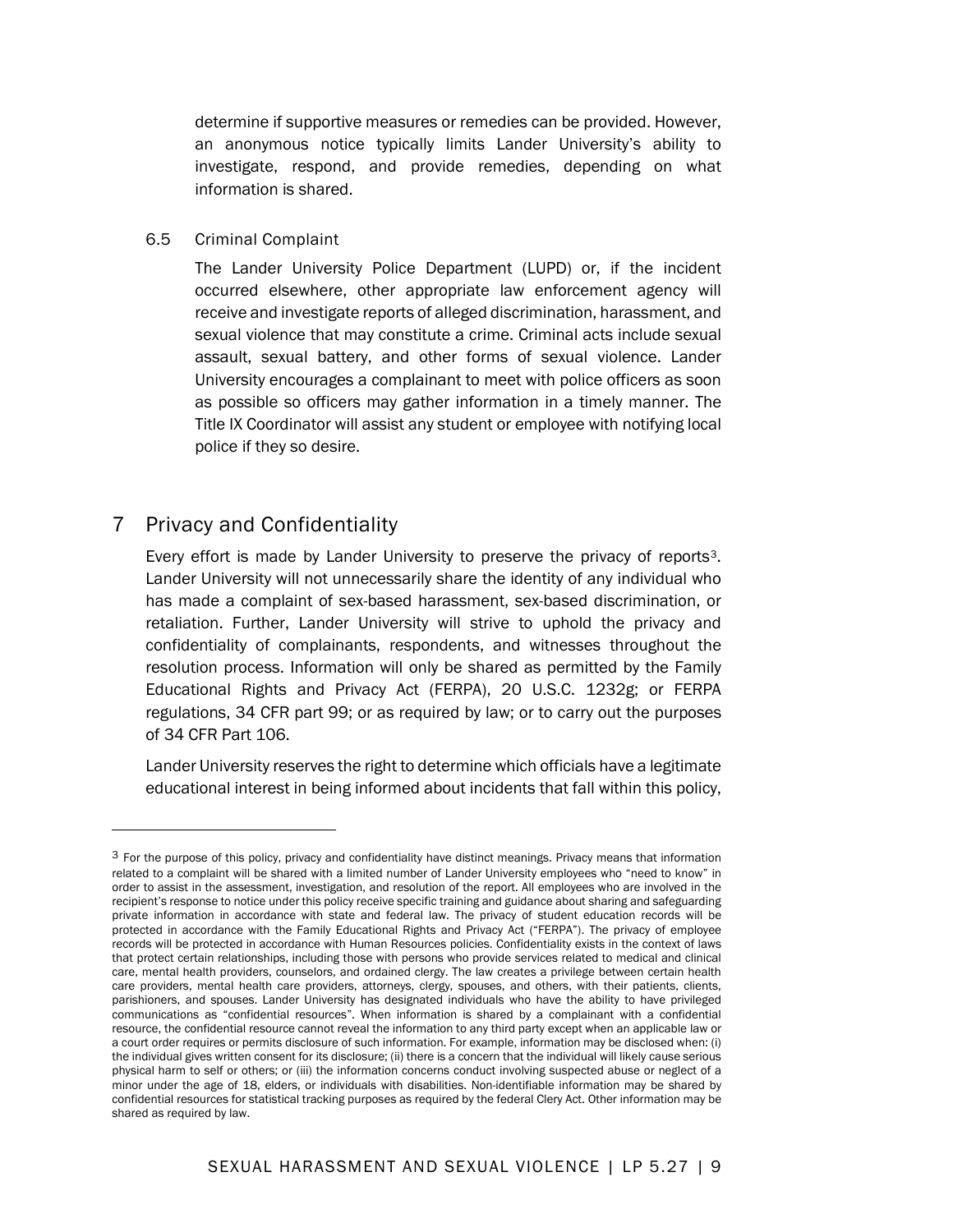pursuant to the Family Educational Rights and Privacy Act (FERPA). Only a small group of officials who need to know will typically be informed of the complaint, including, but not limited to, the vice president for student affairs, general counsel, director of human resources, chief of police, and CARE Team. Information will be shared, as necessary, with investigators, hearing panel members/decision-makers, witnesses, and the parties. The number of people with this knowledge will be kept as small as possible to preserve the parties' rights and privacy. Lander University may contact parents/guardians to inform them of situations in which there is a significant and imminent health and/or safety risk; it will usually consult with the student prior to doing so.

### 8 Reluctant Complainant

If a complainant believes that they have experienced sex-based harassment, sexbased discrimination, or retaliation but does not wish their name to be shared, an investigation to take place, or a formal complaint to be pursued, they may make such a request to the Title IX coordinator, who will evaluate that request in light of the duty to ensure the safety of the campus and to comply with state or federal law. The Title IX coordinator has ultimate discretion over whether Lander University proceeds when the complainant does not wish to do so, and the Title IX coordinator may sign a formal complaint to initiate a grievance process upon completion of an appropriate violence risk assessment. The Title IX coordinator's decision should be based on the results of the violence risk assessment that show a compelling risk to health and/or safety that requires Lander University to pursue formal action to protect the community. A compelling risk to health and/or safety may result from evidence of patterns of misconduct, predatory conduct, threats, abuse of minors, use of weapons, and/or violence. Lander University may be compelled to act on an allegation of misconduct by an employee regardless of a complainant's wishes. The Title IX coordinator must also consider the effect that non-participation by the complainant may have on the availability of evidence and Lander University's ability to pursue a formal grievance process fairly and effectively. When the Title IX coordinator executes the written complaint, the coordinator does not become the complainant; the complainant is the individual who is alleged to be the victim of conduct that could constitute a violation of this policy.

When Lander University proceeds, the complainant (or their advisor) may have as much or as little involvement in the process as they wish. The complainant retains all rights of a complainant under this policy regardless of their level of participation. Typically, when a complainant chooses not to participate, the advisor may be appointed as proxy for the complainant throughout the process, acting to ensure and protect the rights of the complainant.

Note that Lander University's ability to remedy and respond to a notice may be limited if the complainant does not want Lander University to proceed with an investigation and/or grievance process. While balancing Lander University's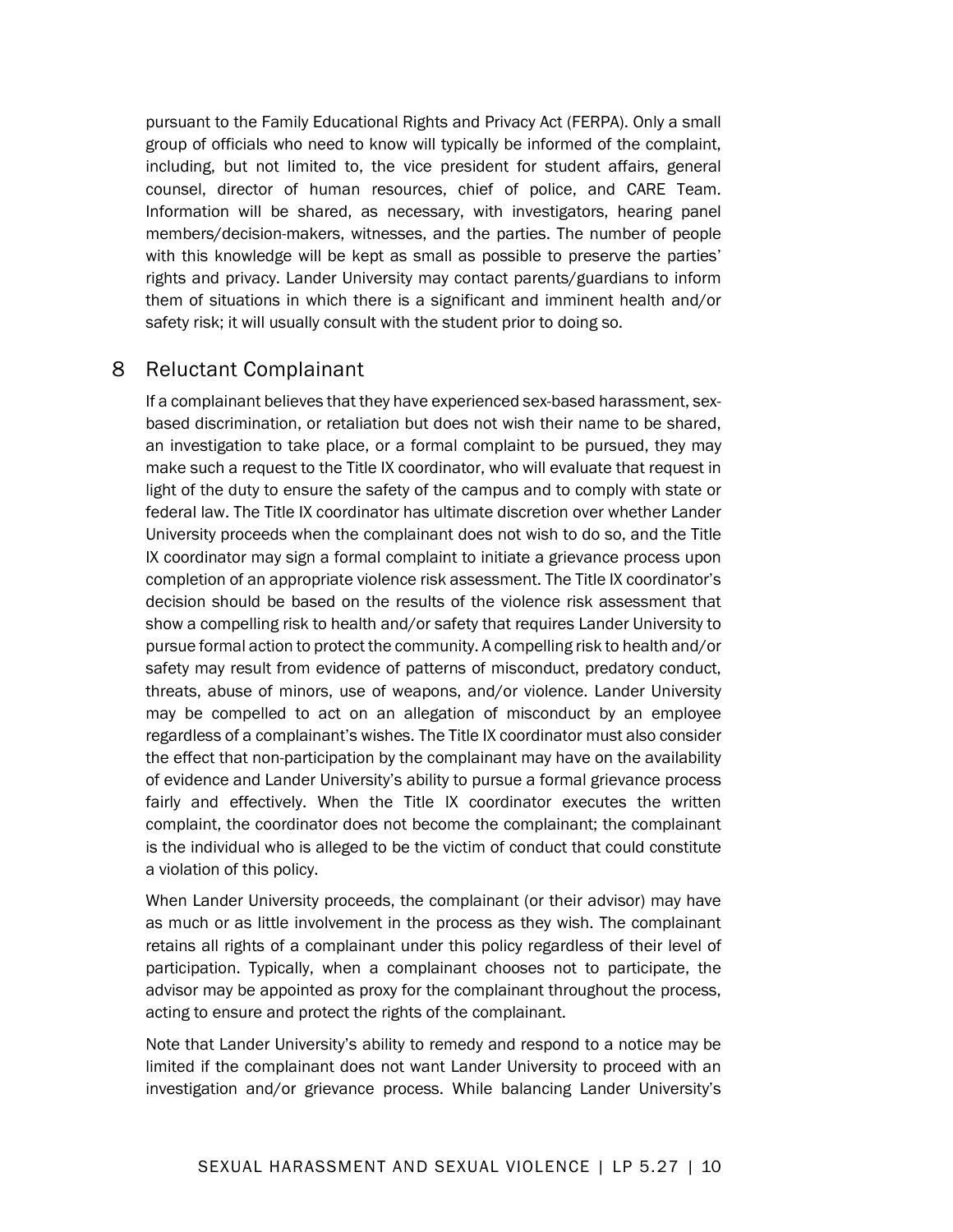obligation to protect its community, the goal is to provide the complainant with as much control over the process as possible. In cases where the complainant requests confidentiality and does not wish to proceed with a formal complaint, Lander University will attempt to honor this request to the fullest extent possible, providing that the circumstances allow. Informal resolution options, supportive measures, and/or remedies will still be offered to the complainant and the community, even if no formal action ensues. If the complainant elects to take no action, they can opt to file a formal complaint at a later date. Upon making a formal complaint, a complainant has the right, and can expect, to have allegations taken seriously by Lander University, and to have the incidents investigated and properly resolved through the grievance procedures.

## 9 Time Limits on Reporting

There is no time limitation on providing notice of a complaint. However, if the respondent is no longer subject to Lander University's jurisdiction and/or significant time has passed, the ability to investigate, respond, and provide remedies may be limited or difficult. Acting on a notice/complaint significantly impacted by the passage of time (including, but not limited to, the rescission or revision of policy) is at the discretion of the Title IX coordinator, who may document allegations for future reference, offer supportive measures and/or remedies, and/or engage in informal or formal action, as appropriate. When a notice/complaint is affected by significant time delay, Lander University will typically apply the policy in place at the time of the alleged misconduct and the procedures in place at the time of the notice/complaint.[4](#page-10-0)

## 10 Federal Timely Warning Obligations

A party reporting an allegation of sexual misconduct (e.g., sexual assault, domestic violence, dating violence, and/or stalking) should be aware that, under the federal Clery Act, Lander University must issue timely warnings for incidents reported that pose a serious or continuing threat of bodily harm or danger to members of the Lander University community. Lander University will ensure that a complainant's name and other identifying information are not disclosed, while still providing enough information for community members to make safety decisions in light of potential danger.

## 11 Amnesty for Complainants and Witnesses

Lander University encourages the reporting of misconduct and crimes by complainants and witnesses. Complainants or witnesses are sometimes hesitant to report to Lander University officials or participate in grievance processes because they fear that they themselves may be in violation of certain policies

<span id="page-10-0"></span><sup>4</sup> Lander University will attempt to obtain consent from the impacted parties and/or seek the advice of its general counsel.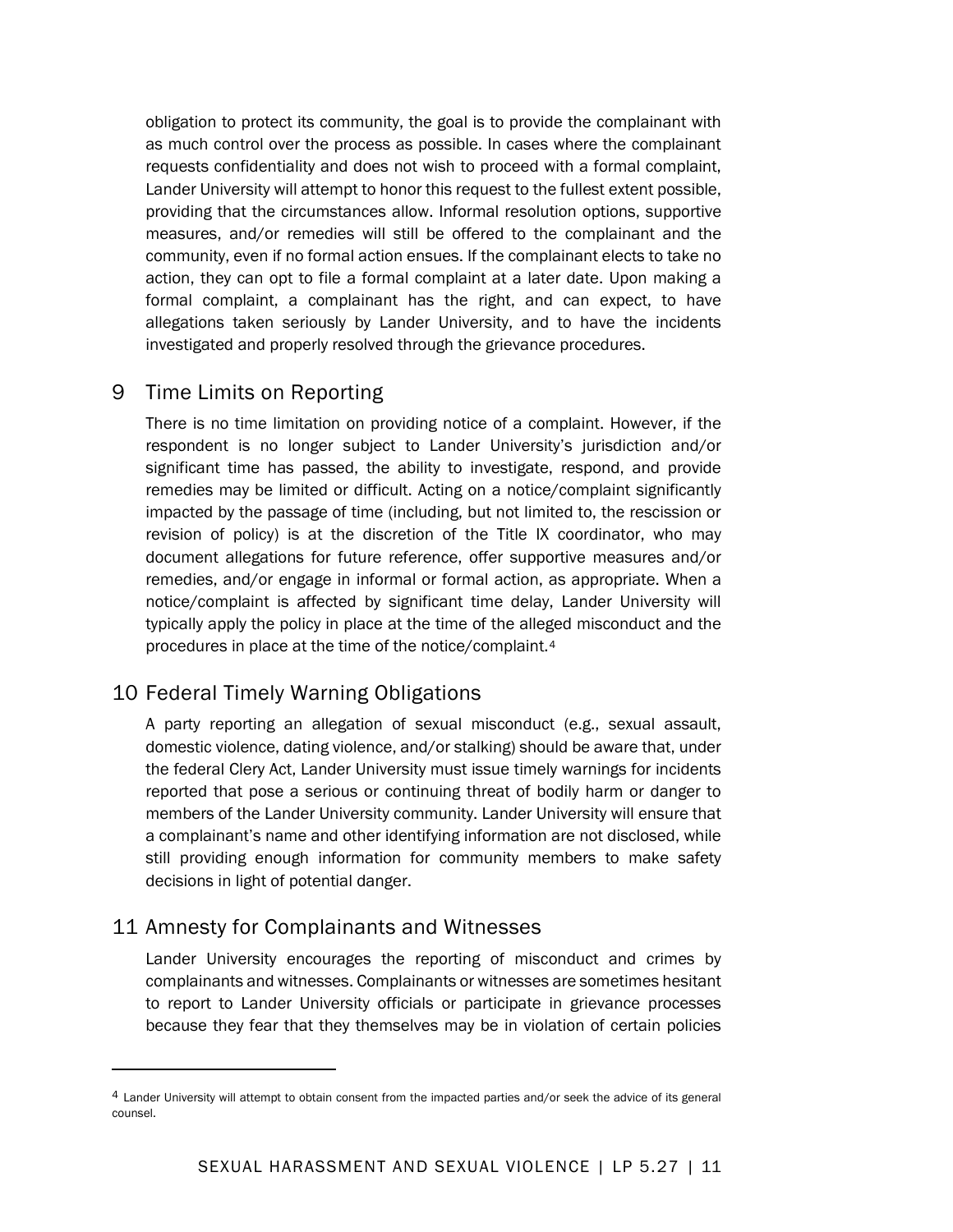(e.g., regarding underage drinking or the use of illicit drugs at the time of the incident). Respondents may hesitate to be forthcoming during the process for the same reasons. It is in the best interests of the Lander University community that complainants choose to report any allegations of misconduct and crimes to Lander University officials, that witnesses come forward to share what they know, and that all parties be forthcoming during the process.

#### 11.1 Students

Students may be hesitant to assist others for various reasons (e.g., an underage student who has been drinking or using marijuana might hesitate to assist an individual who has experienced sexual misconduct to speak with Lander University officials). To encourage reporting and participation in the process, Lander University may, at its discretion, offer parties and/or witnesses amnesty for any minor policy violations of the Student Code of Conduct (e.g., underage consumption of alcohol or the use of illicit drugs) related to an incident.

#### 11.2 Employees

Employees may be hesitant to report any allegations of harassment or discrimination for various reasons. To encourage reporting and participation in the process, Lander University may, at its discretion, offer employee complainants amnesty for any (typically minor) policy violations related to an incident. Amnesty may also be granted to respondents and witnesses on a case-by-case basis.

## 12 Responsible Employees, Mandated Reporting, and Confidential Resources

#### 12.1 Responsible Employees and Mandated Reporting

All employees of Lander University (including resident assistants), with the exception of those who are designated as confidential resources, are responsible employees who must promptly share with the Title IX coordinator, deputy Title IX coordinators, or other appropriate officials all known details of a sex-based harassment, sex-based discrimination, or retaliation report made to them during the course of their employment. Employees must also promptly share all details of behaviors under this policy that they observed or had knowledge of, even if not reported to them by a complainant or third-party. Complainants should carefully consider whether they share personally identifiable details as those details must be reported. Supportive measures may be offered as the result of such disclosures without formal Lander University action.

Responsible employees are expected to report suspected discrimination or harassment to appropriate officials immediately, with some limited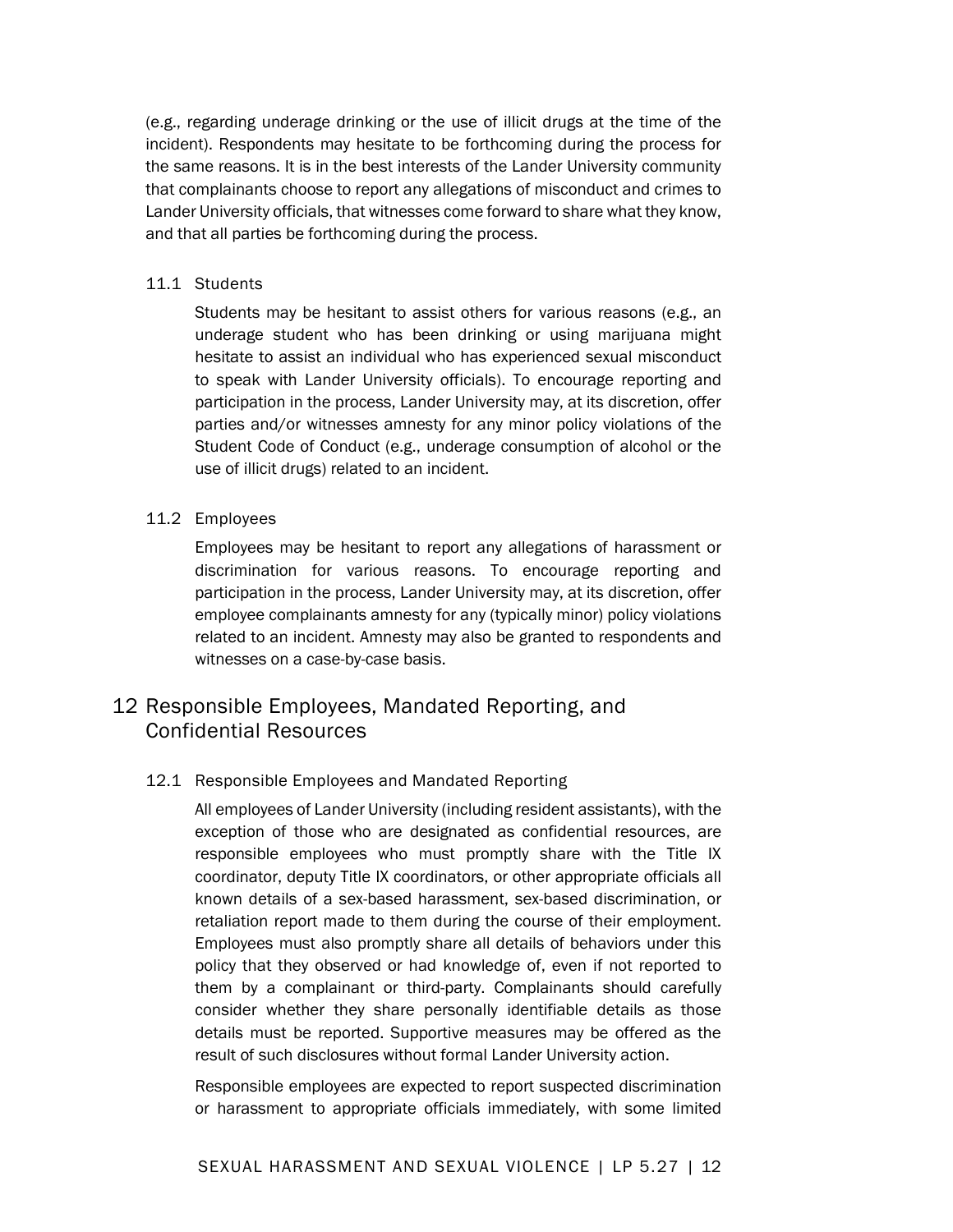exceptions. In order to make informed choices, it is important for complainants to be aware of confidentiality and mandatory reporting requirements when consulting campus resources. On campus, some resources (see Confidential Resources, below) may maintain confidentiality and are not required to report suspected discrimination or harassment; such resources may offer options and information without any obligation to inform an outside agency or Lander University official unless a complainant has requested that the information be shared.

If a complainant expects a formal action in response to their allegation, reporting to any responsible employee can connect them with resources to report an allegation of a crime and/or policy violation. Responsible employees will immediately provide reports to the Title IX coordinator or deputy coordinators and the police, if desired by the complainant), who will take action when an incident is reported to them.

In the event that a responsible employee is or has been engaged in harassment or other violations of this policy, they still have a duty to report their own behavior, although Lander University is technically not on notice when a harasser is also a responsible employee unless the harasser does in fact report themselves. A responsible employee who is a target of harassment or other misconduct under this policy is not required to report their own experience, although they are encouraged to do so.

Failure of a responsible employee, as described above in this section, to report an allegation sex-based harassment, sex-based discrimination, or retaliation of which they become aware is a violation of Lander University policy, and the responsible employee can be subject to disciplinary action up to and including termination for failure to comply.

#### 12.2 On-Campus Confidential Resources

If a complainant wishes the details of an incident to remain confidential, the complainant may speak with on-campus licensed professional counselors and on-campus health service providers working within the Wellness Center (864-388-8885). Campus counselors and/or Employee Assistance Program staff are available to help free of charge and may be consulted on an emergency basis during normal business hours. Lander University employees who are confidential resources will submit timely anonymous statistical information for Clery Act purposes unless they believe it would be harmful to their client or patient.

#### 12.3 Off-Campus Confidential Resources

If a complainant wishes the details of an incident to remain confidential, the complainant may speak with off-campus licensed professional counselors and other medical providers; local rape crisis counselors;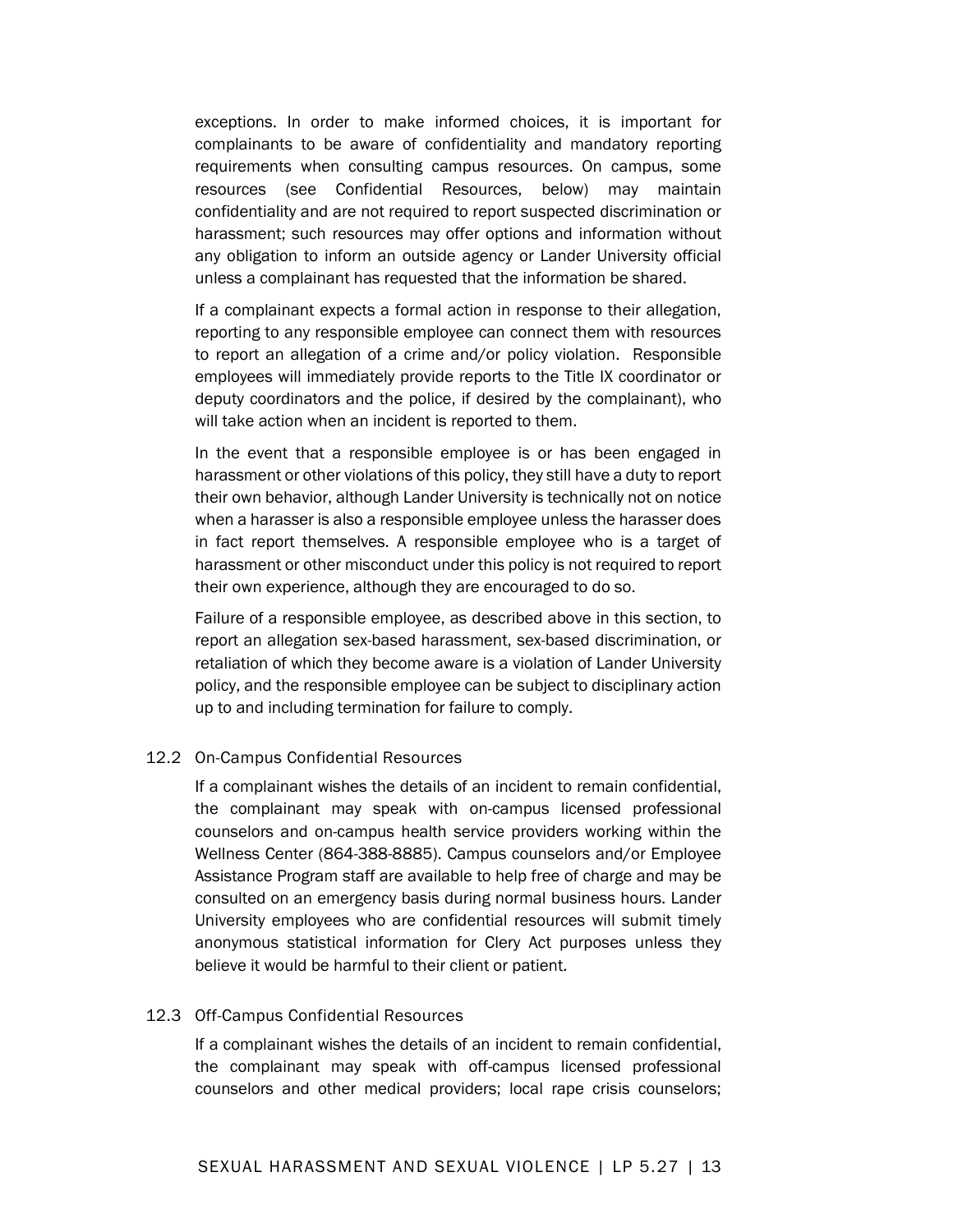domestic violence resources; local or state assistance agencies; clergy or chaplains; and/or the complainant's retained attorney(s).

All of the above-listed individuals should maintain confidentiality when acting under the scope of their licensure, professional ethics, and/or professional credentials, except in cases of immediate threat or danger or abuse of a minor or when required to disclose by law or court order.

## 13 Supportive Measures

Lander University will offer and implement appropriate and reasonable supportive measures to the parties upon notice of alleged sex-based harassment, sex-based discrimination, or retaliation. Supportive measures are non-disciplinary, non-punitive individualized services offered as appropriate, as reasonably available, and without fee or charge to the parties to restore or preserve access to Lander University's educational programs or activities, including measures designed to protect the safety of all parties or Lander University's educational environment and/or to deter sex-based harassment, sex-based discrimination, or retaliation.

Supportive measures will be made available to the parties upon receiving notice of a complaint. At the time that supportive measures are offered, Lander University will inform the complainant that they may file a formal complaint with Lander University either at that time or in the future, if they have not done so already. The complainant's wishes will be taken into account with respect to the supportive measures that are planned and implemented.

Lander University will maintain the privacy of the supportive measures, provided that privacy does not impair Lander University's ability to provide the supportive measures. Lander University will act to ensure as minimal an academic impact on the parties as possible. Lander University will implement measures in a way that does not unreasonably burden the other party.

These actions may include, but are not limited to:

- Referral to counseling, medical, and/or other healthcare services.
- Referral to the Employee Assistance Program.
- Referral to community-based service providers.
- Visa and immigration assistance.
- Student financial aid counseling.
- Education to the community or community subgroup(s).
- Altering campus housing assignment(s).
- Altering work arrangements for employees or student-employees.
- Safety planning.
- Providing campus safety escorts.
- Providing transportation accommodations.
- Implementing contact limitations (no contact orders) between the parties.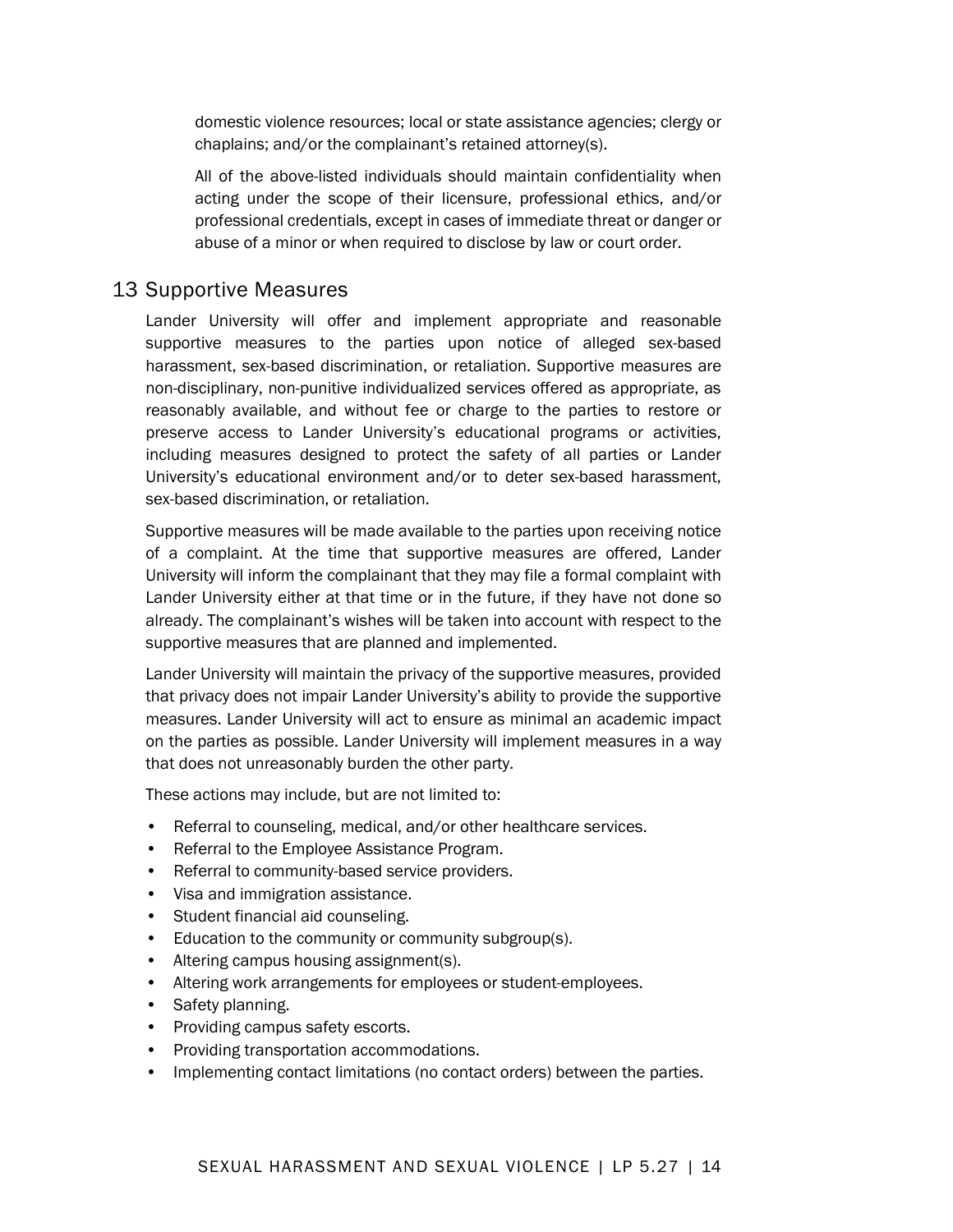- Academic support, extensions of deadlines, or other course/program-related adjustments.
- Trespass notices, etc.
- Timely warnings.<sup>[5](#page-14-0)</sup>
- Class schedule modifications, withdrawals, or leaves of absence.
- Increased security and monitoring of certain areas of the campus.
- Any other actions deemed appropriate by the Title IX coordinator.

Violations of no contact orders will be referred to appropriate Lander University student or employee conduct processes for enforcement.

## 14 Emergency Removals

14.1 Students

Lander University can act to remove a student respondent entirely or partially from its educational program or activities on an emergency basis when an individualized safety and risk analysis has determined that an immediate threat to the physical health or safety of any student or other individual justifies removal. This risk analysis is performed by the CARE Team using its standard objective violence risk assessment procedures.

In all cases in which an emergency removal is imposed, the student, or representatives from a student organization, will be given notice of the action and the option to request a meeting with the vice president for student affairs or other appropriate official(s) prior to such action/removal being imposed, or as soon thereafter as reasonably possible, to show cause why the action/removal should not be implemented or should be modified.

This meeting is not a hearing on the merits of the allegation(s), but rather is an administrative process intended to determine solely whether the emergency removal is appropriate. When this meeting is not requested in a timely manner, objections to the emergency removal will be deemed waived. A complainant and their advisor may be permitted to participate in this meeting if the Title IX coordinator determines that it is equitable to do so. This section also applies to any restrictions that a coach or athletic administrator may place on a student athlete arising from allegations related to Title IX. There is no appeal process for emergency removal decisions.

A respondent may be accompanied by an advisor of their choice when meeting with the appropriate official for the show cause meeting. The respondent will be afforded access to a written summary of the basis for

<span id="page-14-0"></span><sup>5</sup> Clery Center "Timely Warning Guide"[: http://ncsam.clerycenter.org/wp-content/uploads/NCSAM18\\_Timely-](http://ncsam.clerycenter.org/wp-content/uploads/NCSAM18_Timely-Warning-Guide.pdf)[Warning-Guide.pdf](http://ncsam.clerycenter.org/wp-content/uploads/NCSAM18_Timely-Warning-Guide.pdf)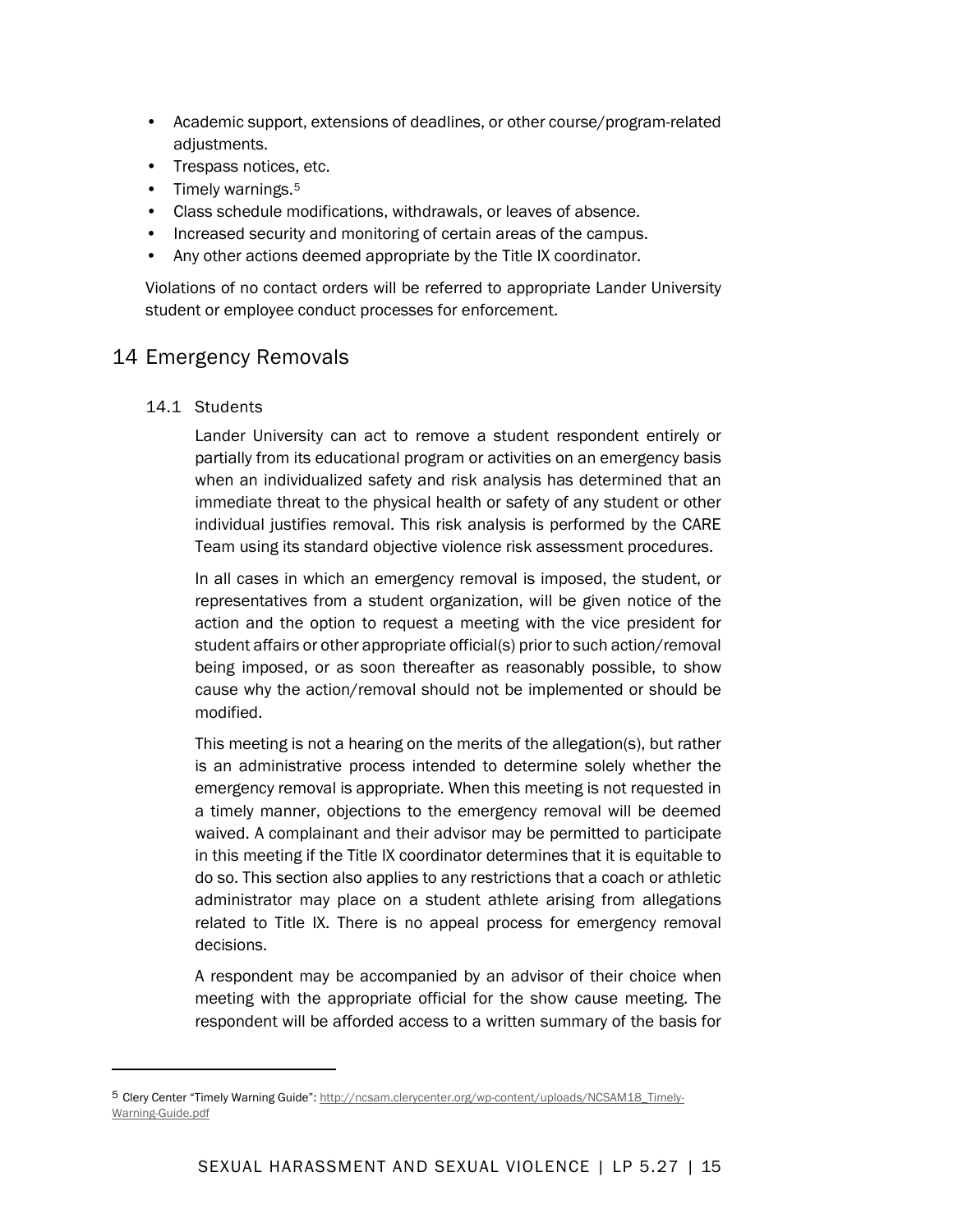the emergency removal prior to the meeting to allow for adequate preparation.

Regarding the status of students, the vice president for student affairs has sole discretion under this policy to implement or stay an emergency removal and to determine the conditions and duration. Violation of an emergency removal under this policy will be grounds for discipline, which may include expulsion or termination.

#### 14.2 Employees

Nothing in this subpart precludes Lander University from placing a nonstudent employee respondent on administrative leave during the pendency of a grievance process that complies with § 106.45 and the applicable University policy. This provision may not be construed as modifying any rights under Section 504 of the Rehabilitation Act of 1973 or the Americans with Disabilities Act.

Lander University will implement the least restrictive emergency actions possible in light of the circumstances and safety concerns. As determined by the vice president for student affairs or the director of human resources, these actions could include, but are not limited to: removing a student from a residence hall, temporarily re-assigning an employee, restricting a student's or employee's access to or use of facilities or equipment, allowing a student to withdraw or take grades of incomplete without financial penalty, authorizing an administrative leave, and suspending a student's participation in extracurricular activities, student employment, student organizational leadership, or intercollegiate/intramural athletics.

Alternative coursework options may be pursued to ensure as minimal an academic impact as possible on the parties.

## 15 Providing False Information

Lander University will act on any formal or informal notice/complaint of violation of this policy that is received by the Title IX coordinator or deputy coordinators by applying the appropriate procedures. Deliberately false and/or malicious accusations under this policy are a serious offense and will be subject to appropriate disciplinary action. This does not include allegations that are made in good faith, but that are ultimately shown to be erroneous or do not result in a policy violation determination. Additionally, witnesses and parties knowingly providing false evidence, tampering with or destroying evidence, or deliberately misleading an official investigating can be subject to discipline in accordance with this policy.

## 16 Definition and Prohibition of Sexual Harassment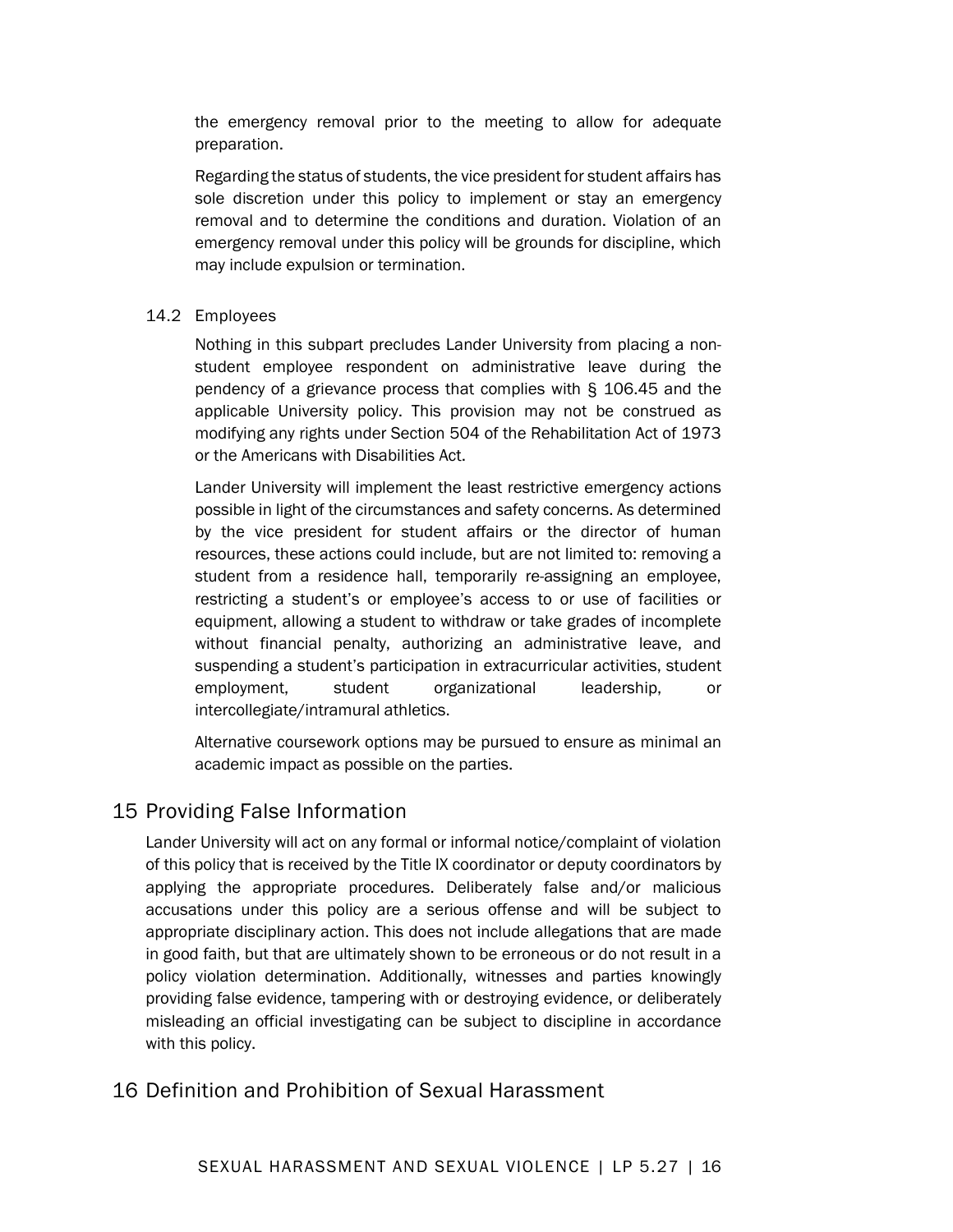Lander University prohibits discrimination on the basis of sex, including sexual harassment and sexual violence. The University prohibits, and will not tolerate, sexual harassment. The US Department of Education's Office for Civil Rights (OCR), the Equal Employment Opportunity Commission (EEOC), and the State of South Carolina regard sexual harassment, a specific form of discriminatory harassment, as an unlawful discriminatory practice. Acts of sexual harassment may be committed by any person upon any other person, regardless of the sex, sexual orientation, and/or gender identity of those involved.

- 16.1 For the purposes of Title IX, sexual harassment includes the following three types of misconduct based on sex:
	- 16.1.1 Any instance of quid pro quo harassment by a Lander University employee conditioning the provision of an aid, benefit, or service of the university on an individual's participation in unwelcome sex. [Note: Quid pro quo offenses are not evaluated for severity, pervasiveness, offensiveness, or denial of equal educational access because the misconduct is sufficiently severe to deprive a person of equal access].
	- 16.1.2 Any unwelcome conduct determined by a reasonable person to be so severe, pervasive, and objectively offensive that it effectively denies a person equal educational access to a Lander University education program or activity.
	- 16.1.3 Any instance of sexual assault (as defined in 20 USC 1092(f)(6)(A)(v)),dating violence, domestic violence, or stalking as defined in the Violence Against Women Act (as defined in 34 USC 1229(a)(8,10 or 30)).
- 16.2 For the purposes of Title VII, unwelcome sexual advances, requests for sexual favors, and other verbal or physical conduct of a sexual nature constitute sexual harassment when:
	- 16.2.1 Submission to such conduct is made either explicitly or implicitly a term or condition of an individual's employment;
	- 16.2.2 Submission to or rejection of such conduct by an individual is used as the basis for employment decisions affecting such individual; or
	- 16.2.3 Such conduct has the purpose or effect of unreasonably interfering with an individual's work performance or creating a hostile environment.
- 17 Definition and Prohibition of Sexual Violence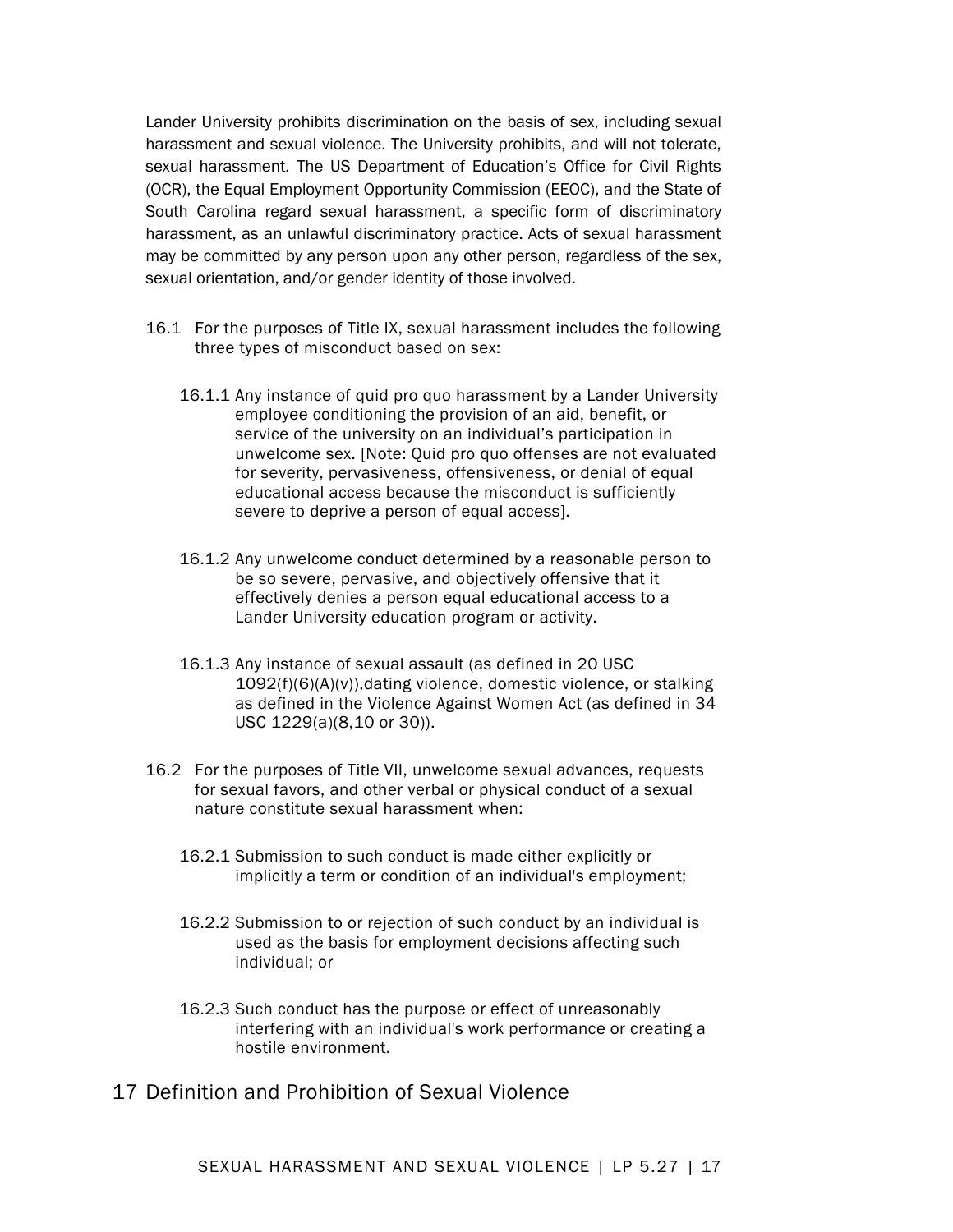Sexual violence consists of sexual acts perpetrated against a person's will or where a person is incapable of giving consent. The University prohibits, and will not tolerate, sexual violence. Sexual violence, including VAWA offenses, are as follows:

#### 17.1 Sexual Assault and/or Battery:

Any attempted or actual act of nonconsensual sexual intercourse, cunnilingus, fellatio, anal intercourse, or any intrusion, however slight, of any part of a person's body or of any other object into the oral, genital or anal openings of another person's body. This includes forcible or nonforcible sex offenses under the uniform crime reporting system of the Federal Bureau of Investigation:

#### 17.1.1 Rape

The penetration, no matter how slight, of the vagina or anus with any body part or object, or oral penetration by a sex organ of another person, without the consent of the complainant;

#### 17.1.2 Fondling

The touching of the private body parts of another person for the purpose of sexual gratification without the consent of the complainant including instances where the complainant is incapable of giving consent because of their age or because of their temporary or permanent mental or physical incapacitation;

#### 17.1.3 Incest

Sexual intercourse between persons who are related to each other within the degrees wherein marriage is prohibited by law; and

#### 17.1.4 Statutory Rape

Sexual intercourse with a person who is under the statutory age of consent. (In South Carolina the legal age of statutory consent is 16. However, individuals as young as 14 years old are able to consent to have sex with a partner who is 18 years old or younger.)

#### 17.2 Dating/Relationship Violence

Violence, on the basis of sex, committed by a person who is in or has been in a social relationship of a romantic or intimate nature with the person who is the recipient of the violent act(s). The existence of such a relationship shall be determined based on the recipient's statement and with consideration of the length of the relationship, the type of relationship, and the frequency of interaction between the persons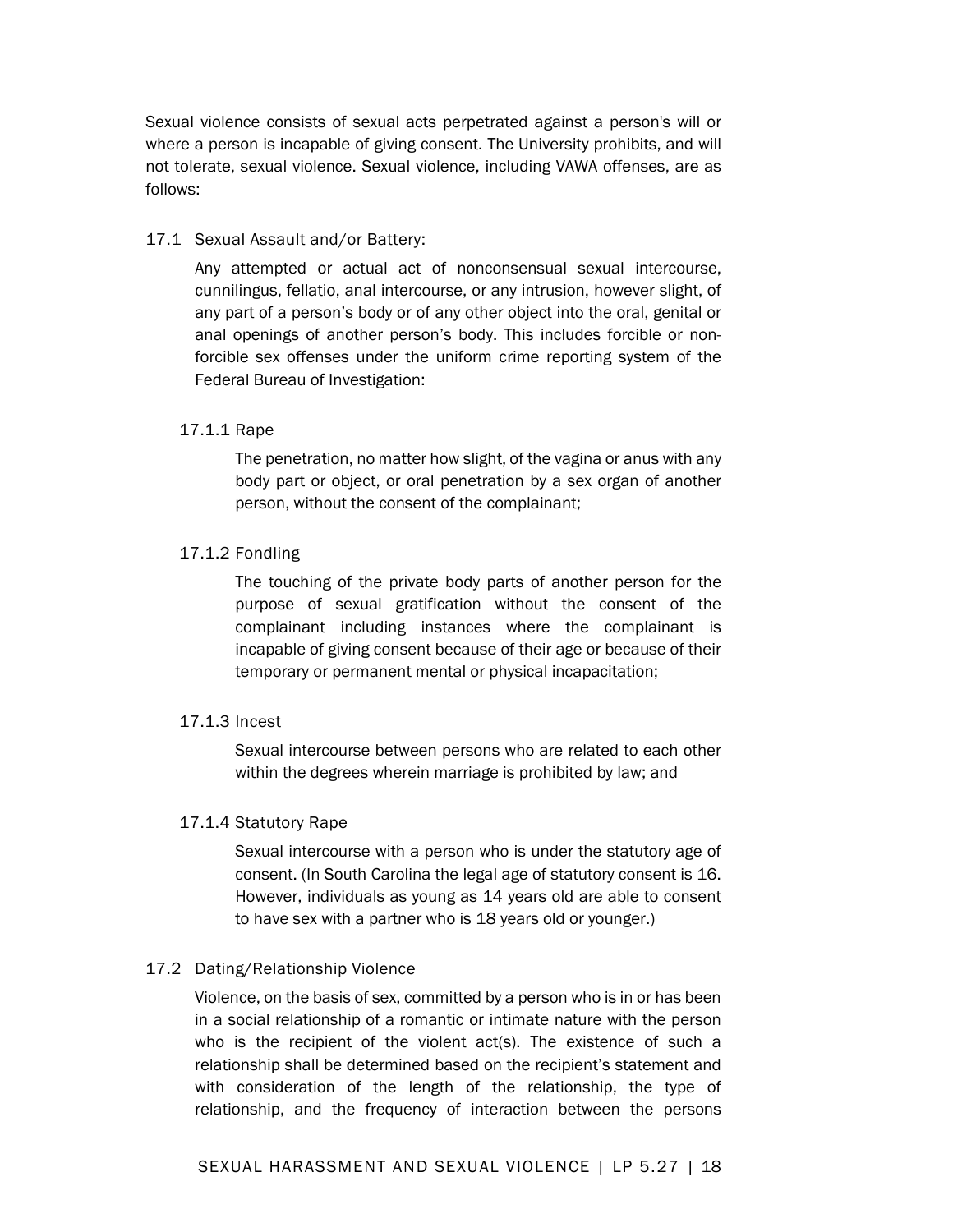involved in the relationship. For the purposes of this definition, dating violence includes, but is not limited to, sexual or physical abuse or the threat of such abuse. Dating violence does not include acts covered under the definition of domestic violence.

#### 17.3 Domestic Violence

Violence, on the basis of sex, committed by a current or former spouse or intimate partner of the person who is the recipient of the violent act(s), by a person with whom the recipient shares a child in common, or by a person who is cohabitating with, or has cohabitated with, the recipient as a spouse or intimate partner, or by a person similarly situated to a spouse of the recipient under the domestic or family violence laws of South Carolina, or by any other person against an adult or youthful recipient who is protected from that person's acts under the domestic or family violence laws of South Carolina.

#### 17.4 Stalking

Engaging in a course of conduct, on the basis of sex, directed at a specific person that would cause a reasonable person to fear for the person's safety, or the safety of others or to suffer substantial emotional distress. For the purposes of this definition, "course of conduct" means two or more acts, including, but not limited to, acts in which the transgressor directly, indirectly, or through third-parties, by any action, method, device, or means, follows, monitors, observes, surveils, threatens, or communicates to or about a person or interferes with a person's property. "Reasonable person" means a reasonable person under similar circumstances and with similar identities to the person who is the object of the stalking. "Substantial emotional distress" means significant mental suffering or anguish that may, but does not necessarily, require medical or other professional treatment or counseling.

#### 17.5 Sexual Coercion

The act of using pressure through threats, force, or alcohol or drugs in an attempt to have sexual contact with a person against their will.

#### 17.6 Nonconsensual Contact

Any other nonconsensual conduct of a sexual nature including, but not limited to, touching, fondling, kissing, groping, or indecent exposure.

#### 17.7 Sexual Exploitation

Taking non-consensual or abusive sexual advantage of another person for one's own benefit or for the benefit of anyone other than the person being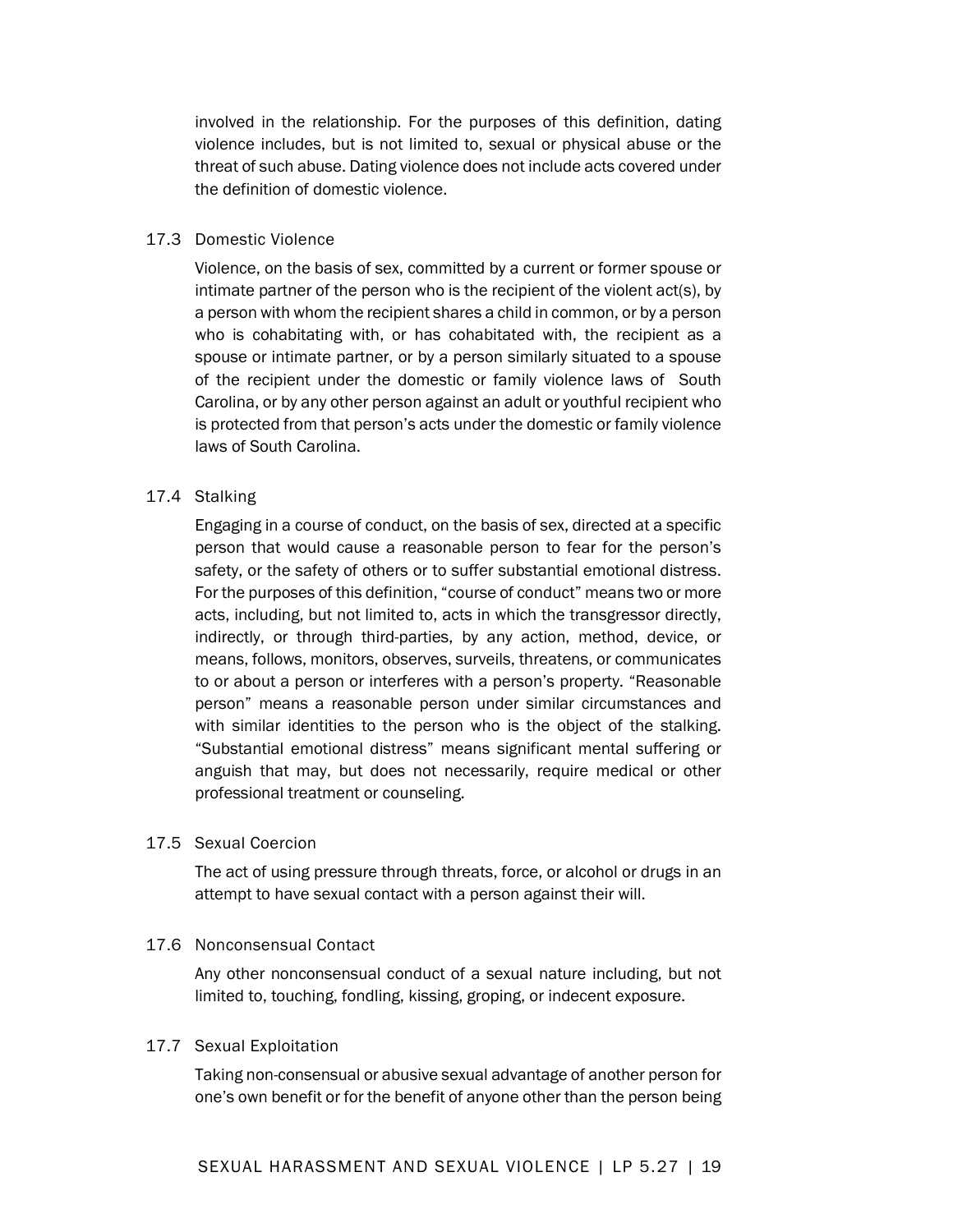exploited, and that conduct does not otherwise constitute sexual harassment under this policy. Examples of sexual exploitation include, but are not limited to: sex-based cyber-harassment; peeping or other voyeurism; forcing others to view sexual activity; non-consensual photographing or videoing or audio taping of sexual activity; causing or attempting to cause the incapacitation of another person (through alcohol, drugs, or any other means) for the purpose of compromising that person's ability to give consent to sexual activity, or for the purpose of making that person vulnerable to non-consensual sexual activity; engaging in sexual activity with another person while knowingly infected with human immunodeficiency virus (HIV) or a sexually transmitted disease (STD) or infection (STI), without informing the other person of the infection; misappropriation of another person's identity on apps, websites, or other venues designed for dating or sexual connections; forcing a person to take an action against that person's will by threatening to show, post, or share information, video, audio, or an image that depicts the person's nudity or sexual activity; knowingly soliciting a minor for sexual activity; engaging in sex trafficking; or creation, possession, or dissemination of child pornography.

## 18 Consent

#### 18.1 Definition

Consent is knowing, voluntary, and clear permission by word or action to engage in sexual activity. Since individuals may experience the same interaction in different ways, it is the responsibility of each party to determine that the other has consented before engaging in the activity. If consent is not clearly provided prior to engaging in the activity, consent may be ratified by word or action at some point during the interaction or thereafter, but clear communication from the outset is strongly encouraged. For consent to be valid, there must be a clear expression in words or actions that the other individual consented to that specific sexual conduct. Reasonable reciprocation can be implied. Consent can also be withdrawn once given, as long as the withdrawal is reasonably and clearly communicated. If consent is withdrawn, that sexual activity should cease within a reasonable time. Consent to some sexual contact (e.g., kissing, fondling) cannot be presumed to be consent for other sexual activity (e.g., intercourse). A current or previous intimate relationship is not sufficient to constitute consent. Proof of consent or non-consent is not a burden placed on either party involved in an incident. Instead, the burden remains on Lander University to determine whether its policy has been violated. The existence of consent is based on the totality of the circumstances evaluated from the perspective of a reasonable person in the same or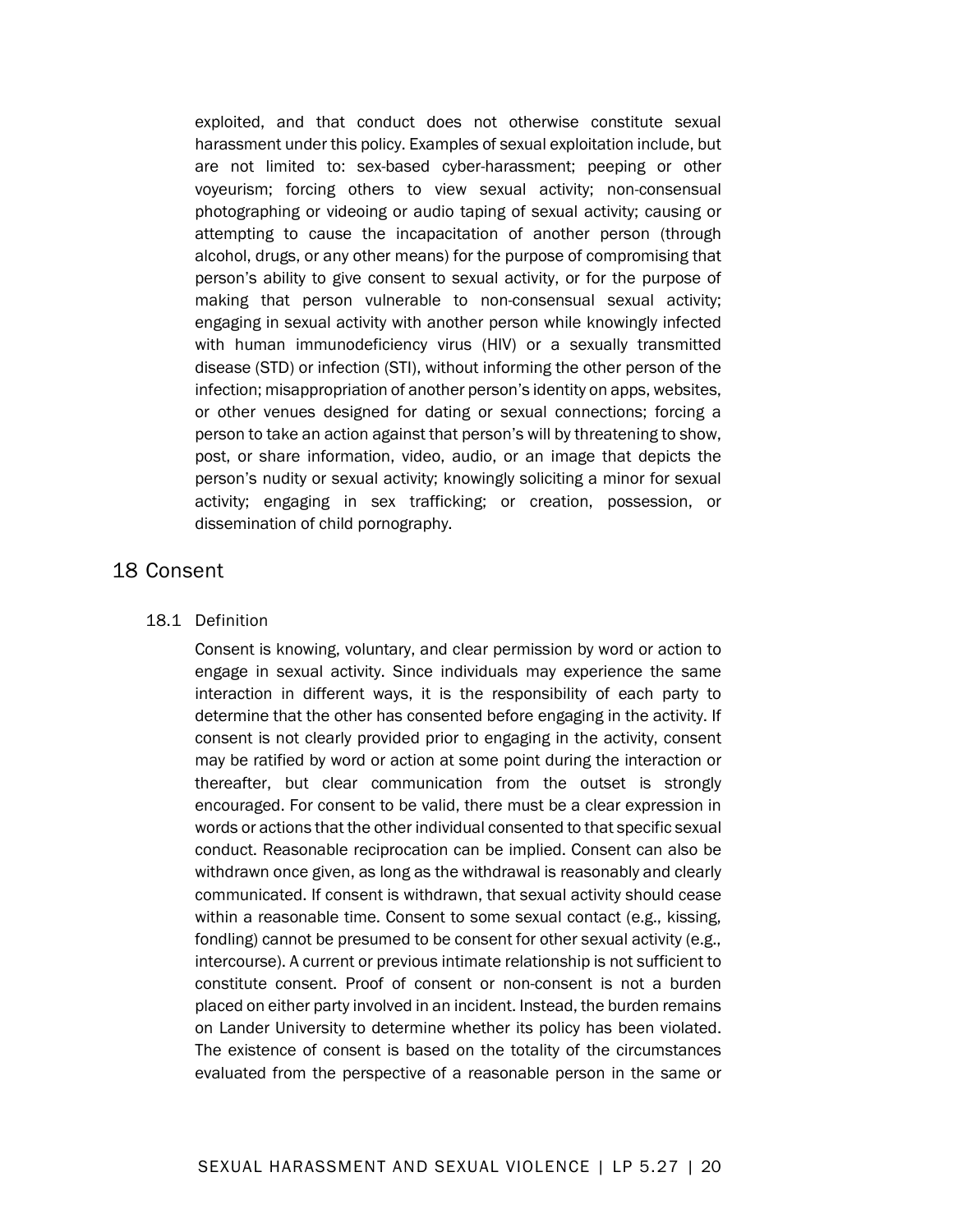similar circumstances, including the context in which the alleged incident occurred and any similar, previous patterns that may be evidenced.

#### 18.2 Inability to Consent

Various factors may limit or negate a person's ability to consent to a sexual act. These include, but are not limited to, incapacitation (defined below) intellectual or other disability, or fear due to threats or force. In order to find a lack of consent under one of these circumstances, there must be both a finding that the complainant was unable to consent and a finding that the respondent knew or had reason to know the complainant was unable to consent. "Should have known" is an objective, reasonable person standard that assumes that a reasonable person is both sober and exercising sound judgment. Incapacitation occurs when a person cannot make rational, reasonable decisions because they lack the capacity to give knowing/informed consent (i.e., to understand the "who, what, when, where, why, or how" of sexual interaction).

#### 18.3 Incapacitation

Incapacitation is the physical and/or mental inability to make informed, rational judgments and decisions. It may be permanent or temporary. Someone who is asleep or unconscious is incapacitated. Someone can also be incapacitated by alcohol or other substances. Where alcohol or other substances are involved, incapacitation is determined by how the substance impacts a person's decision-making capacity, awareness of consequences, and ability to make informed judgments. Incapacitation is a state beyond intoxication, and a person is not incapacitated merely because of drinking or drug use. Intoxication of the respondent is not an excuse for failure to obtain consent or failure to know of the complainant's inability to consent.

#### 18.4 Mutual Incapacitation

If there is evidence or an assertion that both participants in a specific sexual act may have been incapacitated at the time it occurred, the university will examine the conduct of both persons in its investigation. If either or both persons initiated and engaged in sexual activity with someone who was incapacitated, the university will impose sanctions based on all circumstances. The gender of any person will not be a factor in the selection of sanctions. Once the university has completed its investigation and adjudication of an incident (including appeals), no participant may later raise a claim of their own incapacitation.

## 19 Potential Sanctions and Other Remedies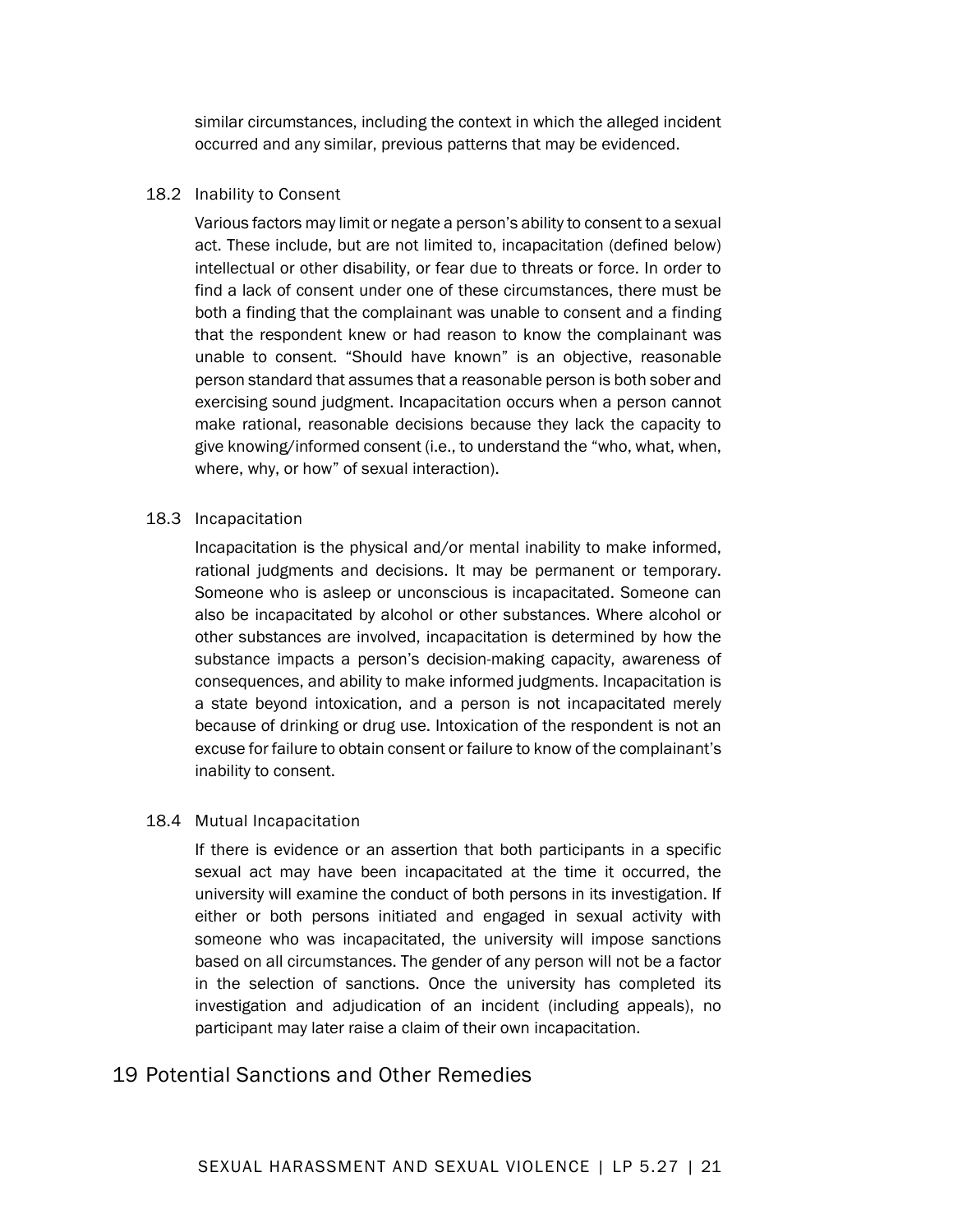- 19.1 Persons found to be in violation of this policy will be subject to prompt and appropriate corrective action, up to and including dismissal or termination from the University, or in the case of visitors, exclusion from University property and/or programs.
	- 19.1.1 In cases involving violations by students, sanctions will be determined in accordance with the Student Code of Conduct. Possible sanctions include but are not limited to reprimand, disciplinary probation, eviction from university housing, suspension, dismissal, and notations on transcripts.
	- 19.1.2 In cases involving violations by faculty or staff, sanctions may include but are not limited to oral or written reprimand, reassignment, demotion, suspension or termination of employment, and/or removal from campus.
	- 19.1.3 In cases involving violations by visitors or other third parties the University will impose sanctions appropriate to the circumstances and its enforcement abilities.
- 19.2 Following the conclusion of the appropriate grievance process, sanctions will be implemented as soon as feasible, either upon the outcome of any appeal or the expiration of the time period to appeal in the absence of a request for an appeal, as applicable. The sanctions described in this policy are not exclusive of, and may be in addition to, other actions taken, or sanctions imposed by external authorities. Factors considered when determining a sanction/responsive action may include, but are not limited to:
	- The nature, severity of, and circumstances surrounding the policy violation(s);
	- The respondent's disciplinary history;
	- Previous allegations or allegations involving similar conduct;
	- The need for sanctions/responsive actions to bring an end to the sexbased harassment, sex-based discrimination, or retaliation;
	- The need for sanctions/responsive actions to prevent the future recurrence of sex-based harassment, sex-based discrimination, or retaliation;
	- The need to remedy the effects of sex-based harassment, sex-based discrimination, or retaliation on the complainant and the Lander University community;
	- The impact on the parties; and/or
	- Any other information deemed relevant by the decision-maker.
- 19.3 Following the conclusion of the resolution process, and in addition to any sanctions implemented, additional long-term remedies or actions with respect to the parties and/or the Lander University community may be implemented to stop sex-based harassment, sex-based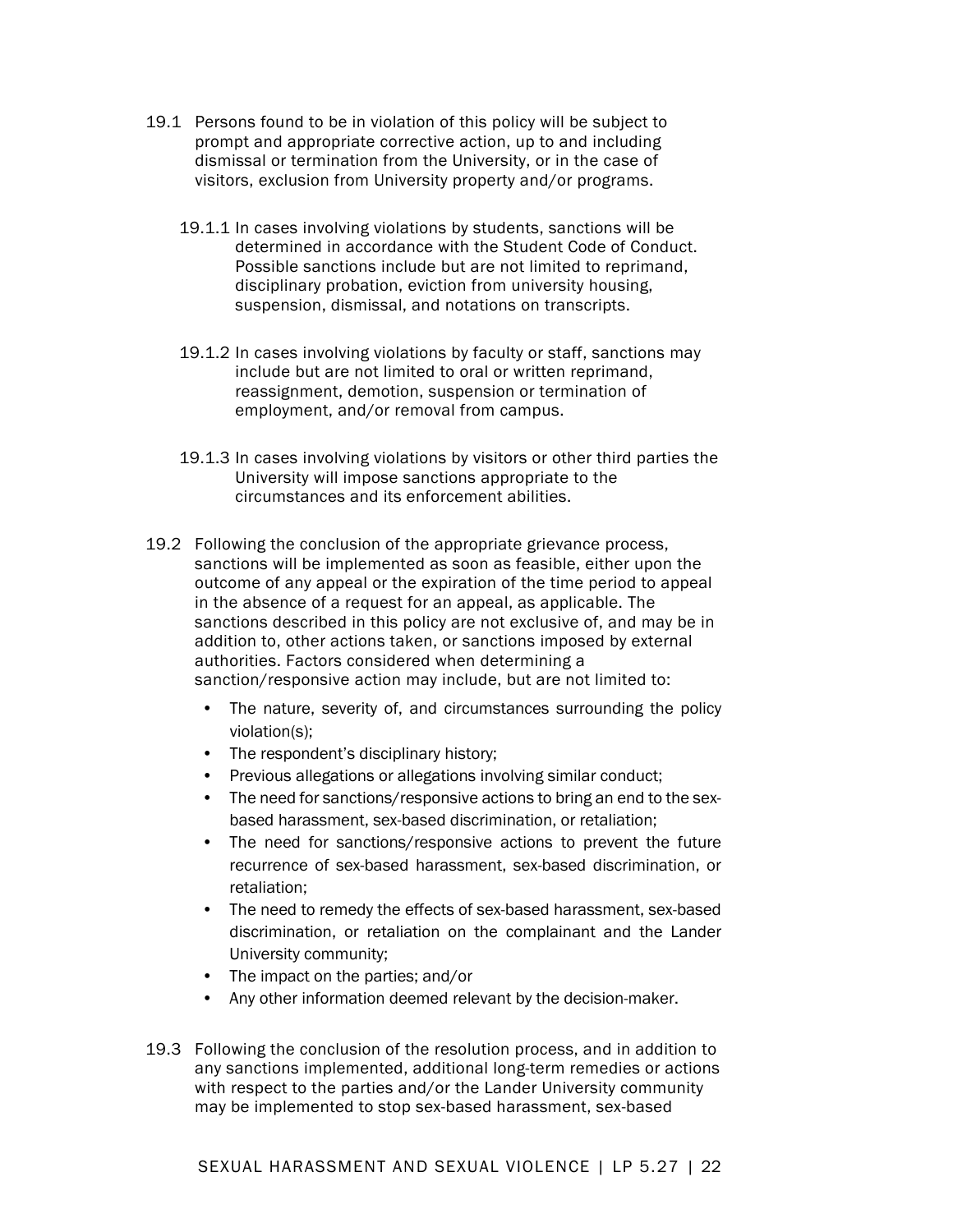discrimination, and/or retaliation, remedy the effects, and prevent reoccurrence. These remedies/actions may include, but are not limited to:

- Referral to counseling and health services.
- Referral to the Employee Assistance Program.
- Education and training.
- Permanent alteration of housing assignments.
- Permanent alteration of work arrangements for employees.
- Provision of campus safety escorts.
- Training.
- Implementation of long-term contact limitations between the parties
- Implementation of adjustments to academic deadlines, course schedules, etc.
- 19.4 Certain long-term support or measures may also be provided to the parties even if no policy violation is found. When no policy violation is found, any remedies owed by Lander University to the respondent will be addressed to ensure that there is no effective denial of educational access. Lander University will maintain the confidentiality, to the maximum extent possible, of any long-term remedies/actions/measures, provided that privacy does not impair Lander University's ability to provide these services.
- 19.5 All respondents are expected to comply with the assigned sanctions, responsive actions, and/or corrective actions within the timeframe specified by the final decision-maker and/or the appeal authority, as applicable. Failure to abide by the sanction(s)/action(s) imposed by the date specified, whether by refusal, neglect, or any other reason, may result in additional sanction(s)/action(s), including suspension, expulsion, and/or termination from Lander University and notations on an official transcript.

## 20 Recordkeeping

- 20.1 Lander University will maintain the following records for a period of at least seven (7) years:
	- Each sexual harassment investigation, including any determination regarding responsibility and any audio or audiovisual recording or transcript required under federal regulation;
	- Any disciplinary sanctions imposed on the respondent;
	- Any remedies provided to the complainant designed to restore or preserve equal access to Lander University education programs or activities;
	- Any appeal and the result therefrom;
	- Any informal resolution and the result therefrom;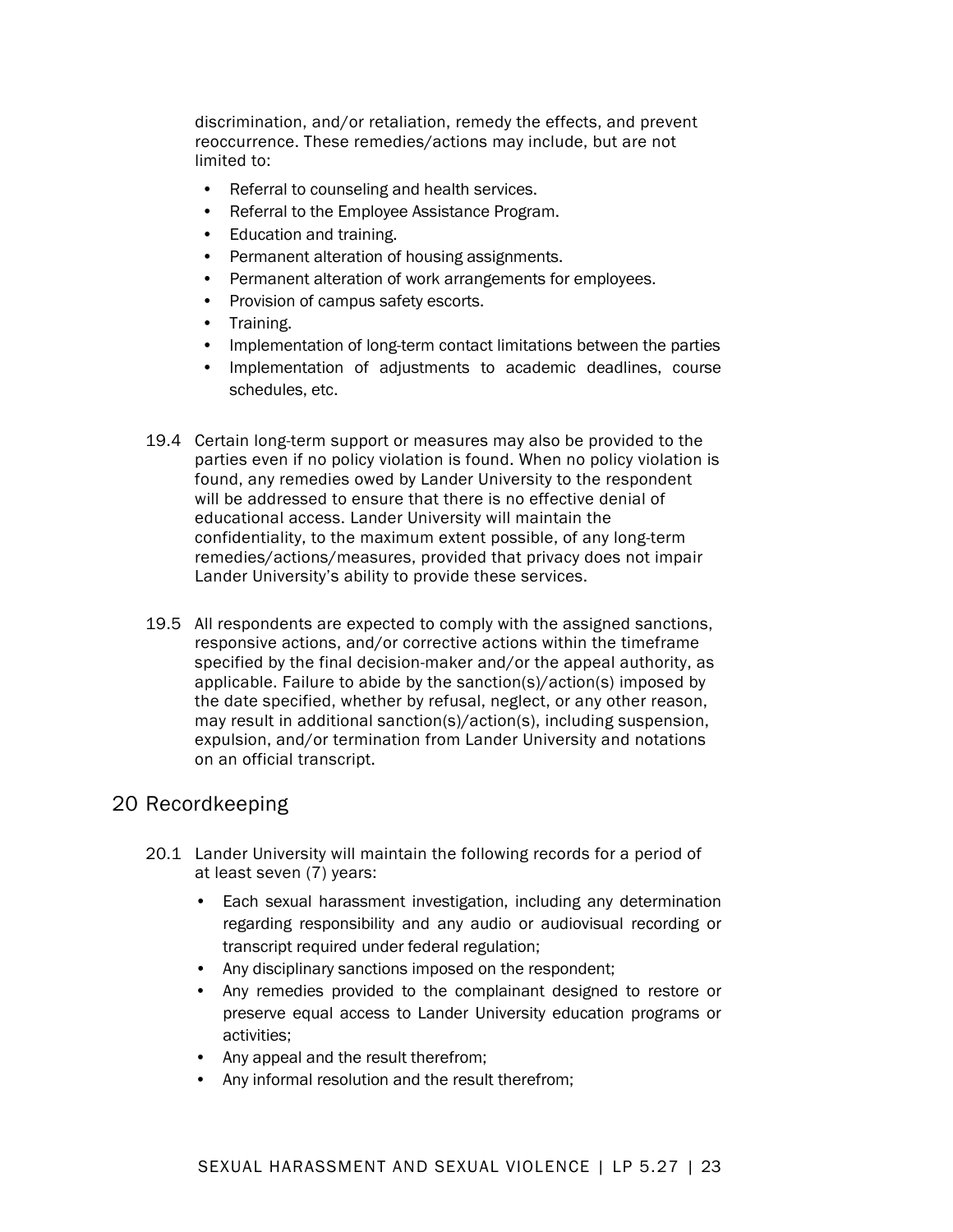- All materials used to train Title IX coordinators, investigators, decisionmakers, and any person who facilitates an informal resolution process. Lander University will make these training materials publicly available on the Lander University website; and
- Any actions, including any supportive measures, taken in response to a report or formal complaint of sexual harassment, including: the basis for all conclusions that the response was not deliberately indifferent; any measures designed to restore or preserve equal access to Lander University education programs or activities; and, if no supportive measures were provided to the complainant, documentation of the reasons that such a response was not clearly unreasonable in light of the known circumstances.
- 20.2 Lander University will also maintain any and all records in accordance with state and federal laws.

## 21 Terms

#### 21.1 Advisor

A person chosen by a party or appointed by the institution to accompany the party to meetings related to the resolution process, to advise the party on that process, and to conduct cross-examination for the party at the hearing, as applicable.

#### 21.2 CARE Team

Lander University's Collaboration, Assessment, Response, and Evaluation Team (CARE) Team seeks to identify, assess, and respond to behavior that may pose a threat of harm to Lander University students, employees, or invitees. The CARE Team addresses critical psychological, emotional, physical, behavioral, or other well-being concerns through review of reported incidents, and provides recommendations to ensure the safety of the Lander University community.

#### 21.3 Complainant

An individual who alleges or is alleged to have been the victim of conduct that could constitute harassment or discrimination based on a protected class or retaliation for engaging in a protected activity.

#### 21.4 Confidential Resource

An employee who is not a responsible employee/mandated reporter (defined below) of notice of sex-based harassment, sex-based discrimination, and retaliation (regardless of Clery Act Campus Security Authority status).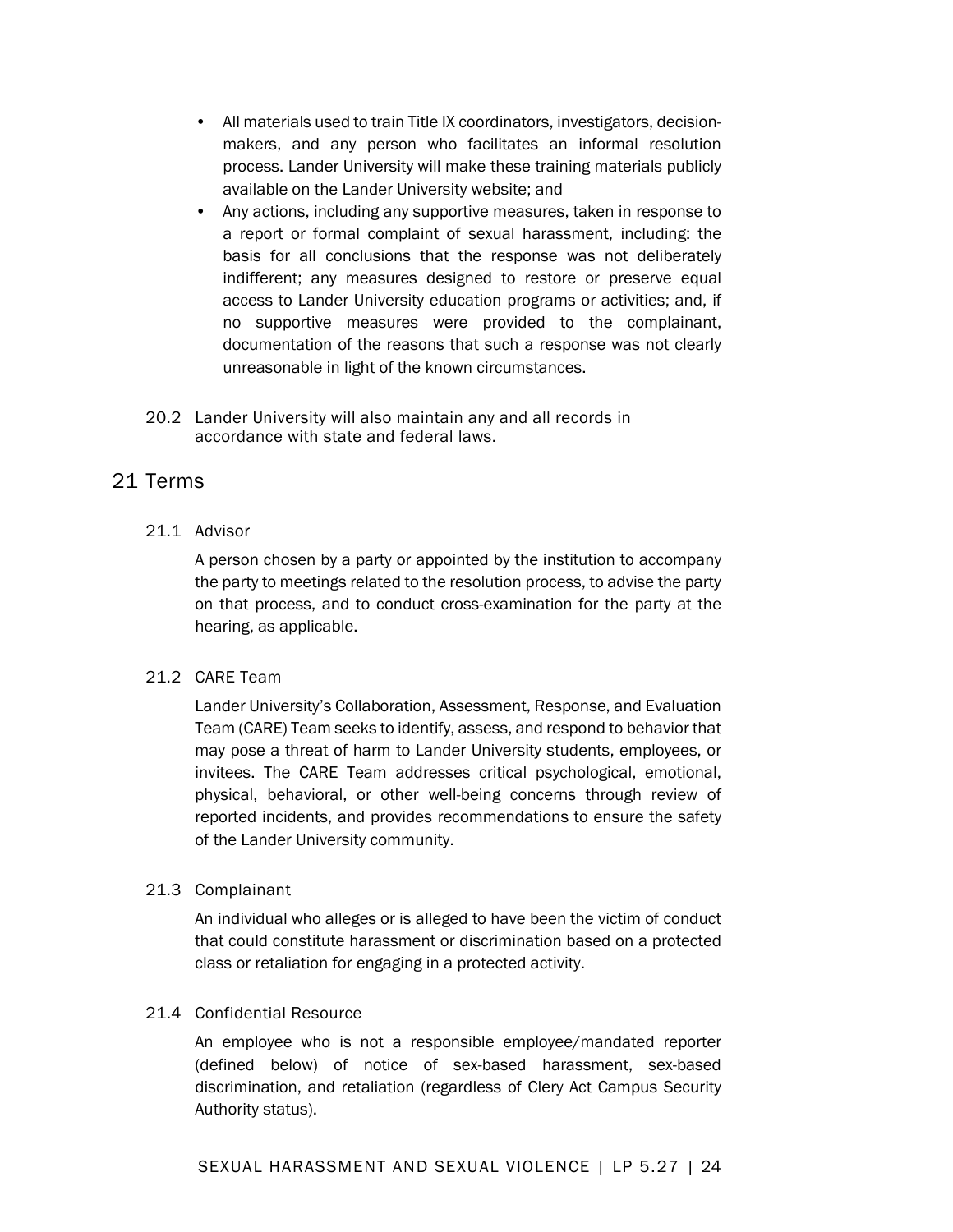#### 21.5 Education Program or Activity

Locations, events, or circumstances for which Lander University exercises substantial control over both the respondent and the context in which the sexual harassment or discrimination is alleged to have occurred, including any building owned or controlled by a student organization that is officially recognized by Lander University.

#### 21.6 Finding

A conclusion based on the preponderance of evidence that the conduct did or did not occur, as alleged.

#### 21.7 Formal Complaint

A document filed/signed by a complainant or the Title IX coordinator alleging harassment or discrimination based on a protected class or in retaliation for engaging in a protected activity against a respondent and requesting that Lander University investigate the allegation.

#### 21.8 Formal Grievance Process

A method of formal resolution designated by Lander University to address conduct that falls within the policies included below and/or complies with the requirements of 34 CFR Part 106.45.

#### 21.9 Hearing Decision-Maker or Panel

Person or persons who have decision-making and sanctioning authority within Lander University's formal grievance process.

#### 21.10 Hostile Environment

An environment that unreasonably interferes with, limits, or effectively denies an individual's educational or employment access, benefits, or opportunities.

#### 21.11 Investigator

The person or persons charged by Lander University with gathering facts about an alleged violation of this policy, assessing relevance and credibility, synthesizing the information, and compiling this information into an investigation report and file of directly related evidence.

#### 21.12 Responsible Employee (or Mandated Reporter)

An employee of Lander University mandated by this policy to share knowledge, notice, and/or reports of sex-based harassment, sex-based discrimination, and retaliation with the Title IX coordinator.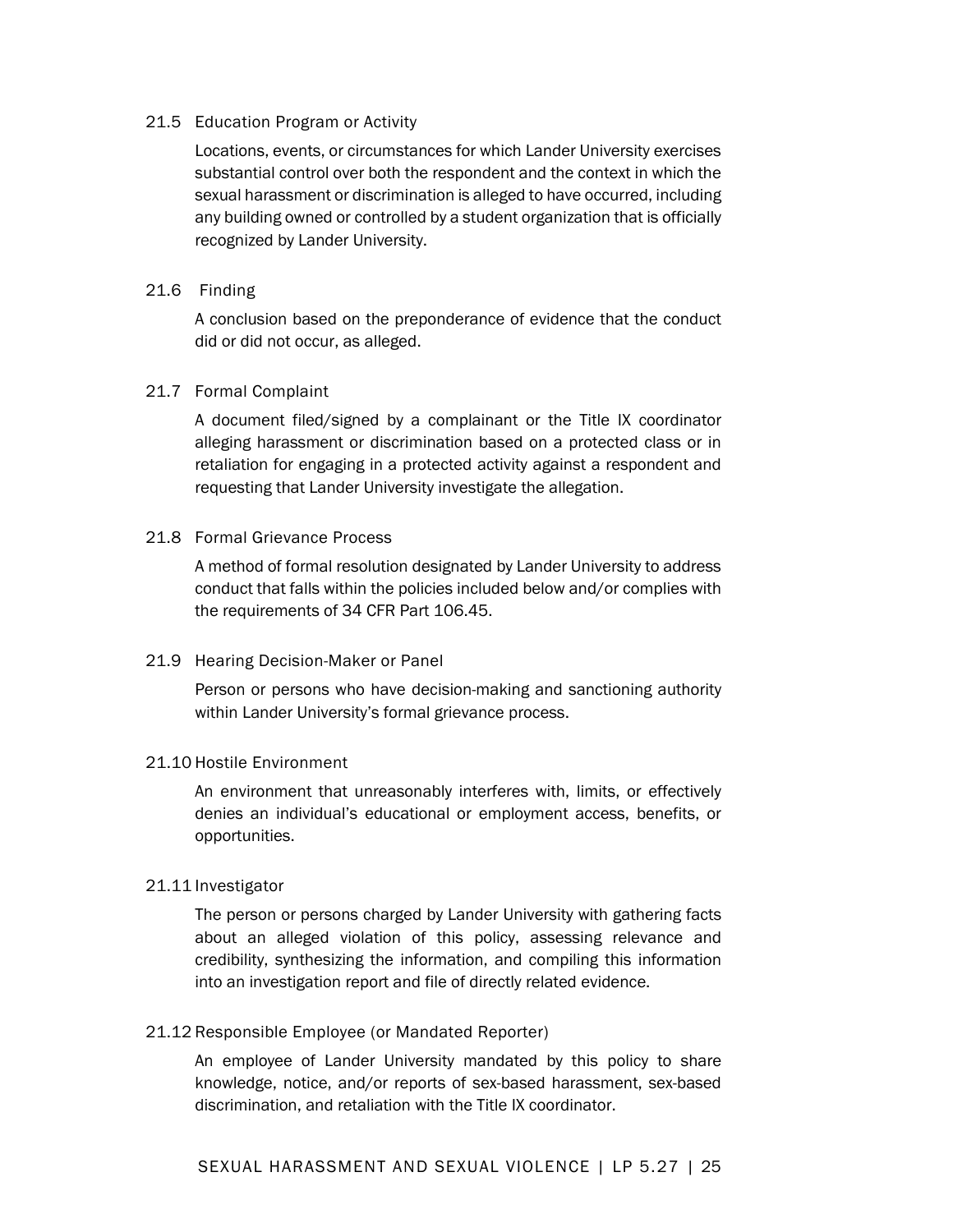#### 21.13 Notice

When an employee, student, or third-party informs the Title IX coordinator or other official with authority of the alleged occurrence of harassing, discriminatory, and/or retaliatory conduct.

#### 21.14 Official with Authority (OWA)

An employee of Lander University explicitly vested with the responsibility to implement corrective measures.

#### 21.15 Parties

Complainant(s) and respondent(s), collectively.

#### 21.16 Remedies

Post-finding actions directed to the complainant and/or the community as mechanisms to address safety, prevent recurrence, and restore access to Lander University's educational programs.

#### 21.17 Respondent

An individual who has been reported to have engaged in conduct that could constitute sex-based harassment or sex-based discrimination based on a protected class or retaliation for engaging in a protected activity.

#### 21.18 Resolution

The result of an informal or formal grievance process.

#### 21.19 Sanction

A consequence imposed by Lander University on a respondent who has been found to have violated this policy.

#### 21.20 Title VII

A federal law that prohibits employment discrimination based on race, color, religion, sex, and national origin. This law makes it illegal to discriminate against a person on the basis of race, color, religion, national origin, or sex. The law also makes it illegal to retaliate against a person because the person complained about discrimination, filed a charge of discrimination, or participated in an employment discrimination investigation or lawsuit. The law also requires that employers reasonably accommodate applicants' and employees' sincerely held religious practices, unless doing so would impose an undue hardship on the operation of the employer's business.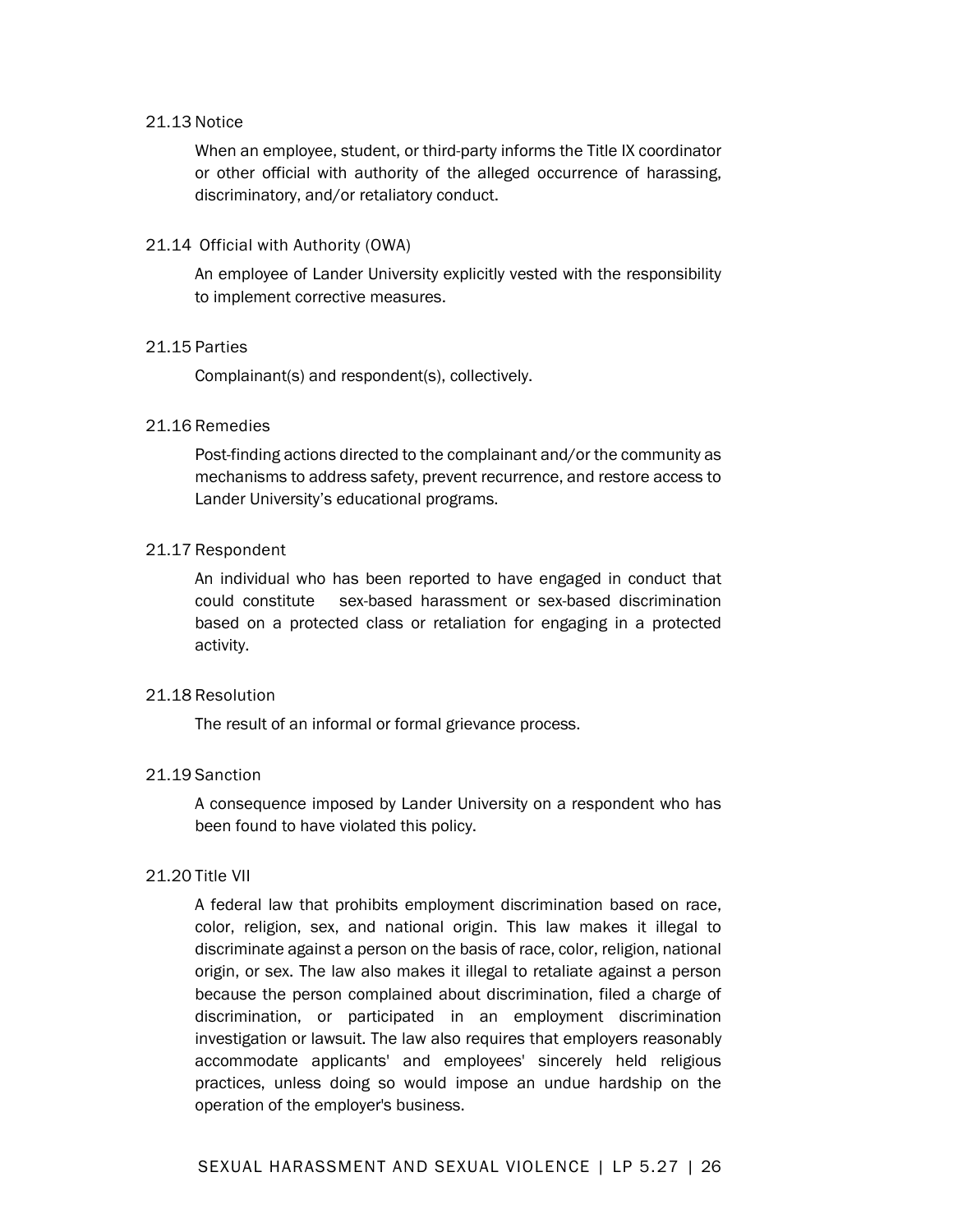#### 21.21 Title IX of the Education Amendments of 1972

A federal law that protects people from discrimination, based on sex, in educational programs or activities that receive federal financial assistance. Title IX states that: "No person in the United States shall, on the basis of sex, be excluded from participation in, be denied the benefits of, or be subjected to discrimination under any education program or activity receiving Federal financial assistance."

#### 21.22 Title IX Coordinator

An official designated by Lander University to ensure compliance with Title IX and Lander University's Title IX program. References to the coordinator throughout this policy may also encompass a designee (or deputy Title IX coordinator) of the coordinator for specific tasks.

#### 21.23 Title IX Team

The Title IX coordinator, deputy Title IX coordinators, and any member of the grievance process pool.

#### 21.24 Violence Against Women Act

Congress enacted the Violence Against Women Act (VAWA) in 1994 to provide a national response to domestic violence, dating violence, sexual assault, and stalking. The 2013 Congressional reauthorization of the Act included amendments to the Clery Act [20 U.S.C. 1092(f)] requiring colleges and universities receiving federal funds to include in their Clery Act Annual Security and Fire Safety Reports(ASR) policy statements concerning institutional educational programs and campaigns related to dating violence, domestic violence, sexual assault, and stalking, as well as policy statements concerning institutional procedures in cases of these forms of misconduct. Regulations implementing the Clery Act amendments were adopted in October 2014, 79 Fed. Reg. No. 202, p.62752, 62783; 34C.F.R. 668.46(b)(11); 34 C.F.R.668.46(j); 34 C.F.R. 668.46(k)

## 22 Policy Updates

Lander University, subject to approval from the Board of Trustees, reserves the right to make changes to this document, as necessary; once those changes are posted online, they are in effect. If government laws or regulations change, or court decisions alter, the requirements in a way that impacts this document, this document will be construed to comply with the most recent government regulations or holdings. This document does not create legally enforceable protections beyond the protection of the background state and federal laws that frame such policies and codes, generally.